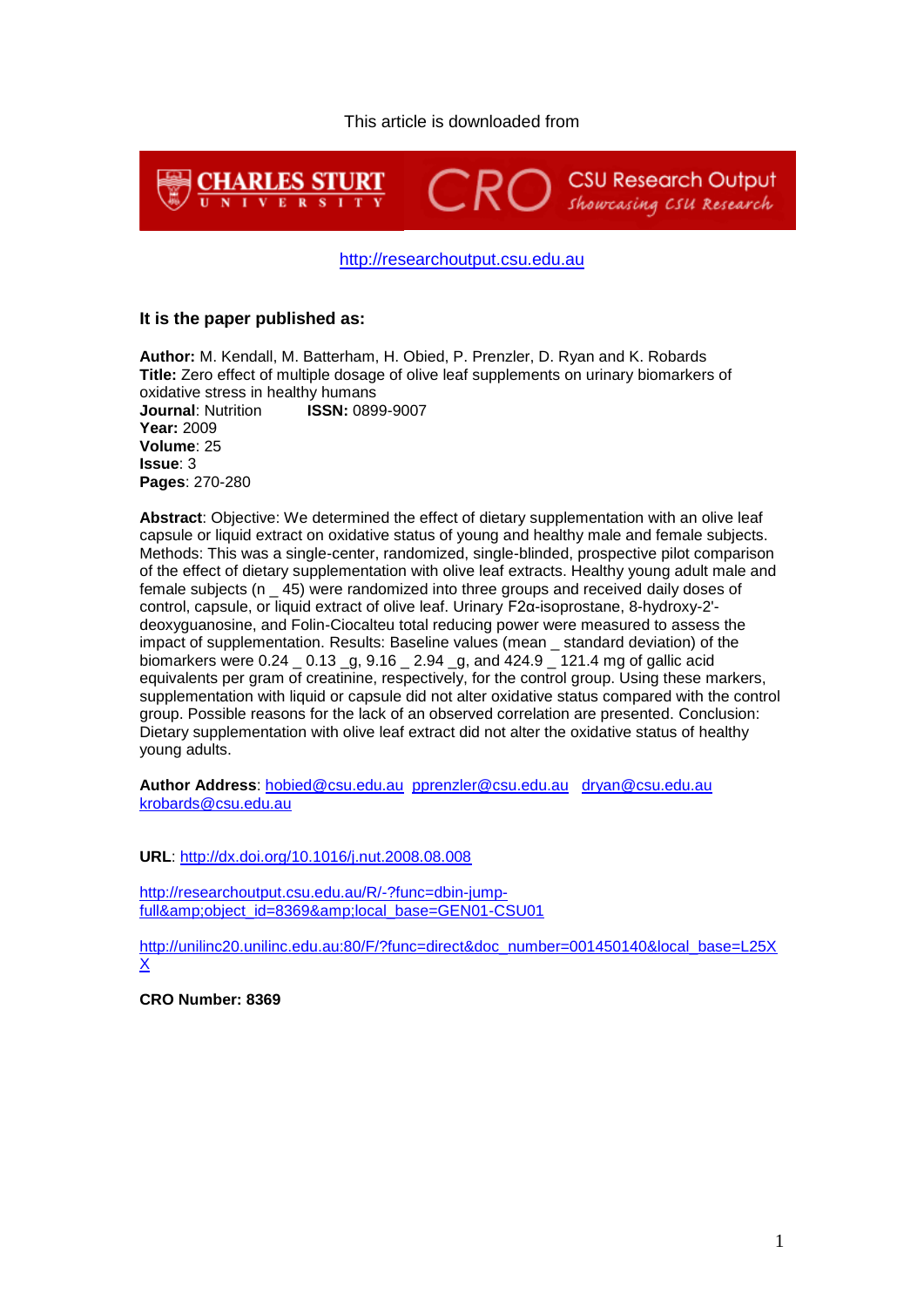## Zero effect of multiple dosage of olive leaf supplements on urinary biomarkers of oxidative stress in healthy humans

Megan Kendall<sup>1</sup>, Marijka Batterham<sup>2</sup>, Hassan K. Obied, <sup>1</sup>Paul D. Prenzler<sup>1</sup>, Danielle

 $Ryan<sup>1</sup>$  and Kevin Robards<sup>1</sup>

<sup>1</sup> Charles Sturt University, School of Wine and Food Sciences, Wagga Wagga 2678, Australia

<sup>2</sup> Smart Food Centre, University of Wollongong, Northfields Ave Wollongong 2522, Australia

Mailing address Kevin Robards Charles Sturt University School of Wine and Food Sciences Locked Bag 588 Wagga Wagga 2678 AUSTRALIA Phone 02 6933 2547 Fax 02 6933 2737 Email [krobards@csu.edu.au](mailto:krobards@csu.edu.au)

Running title: Effect of olive leaf supplementation on oxidative stress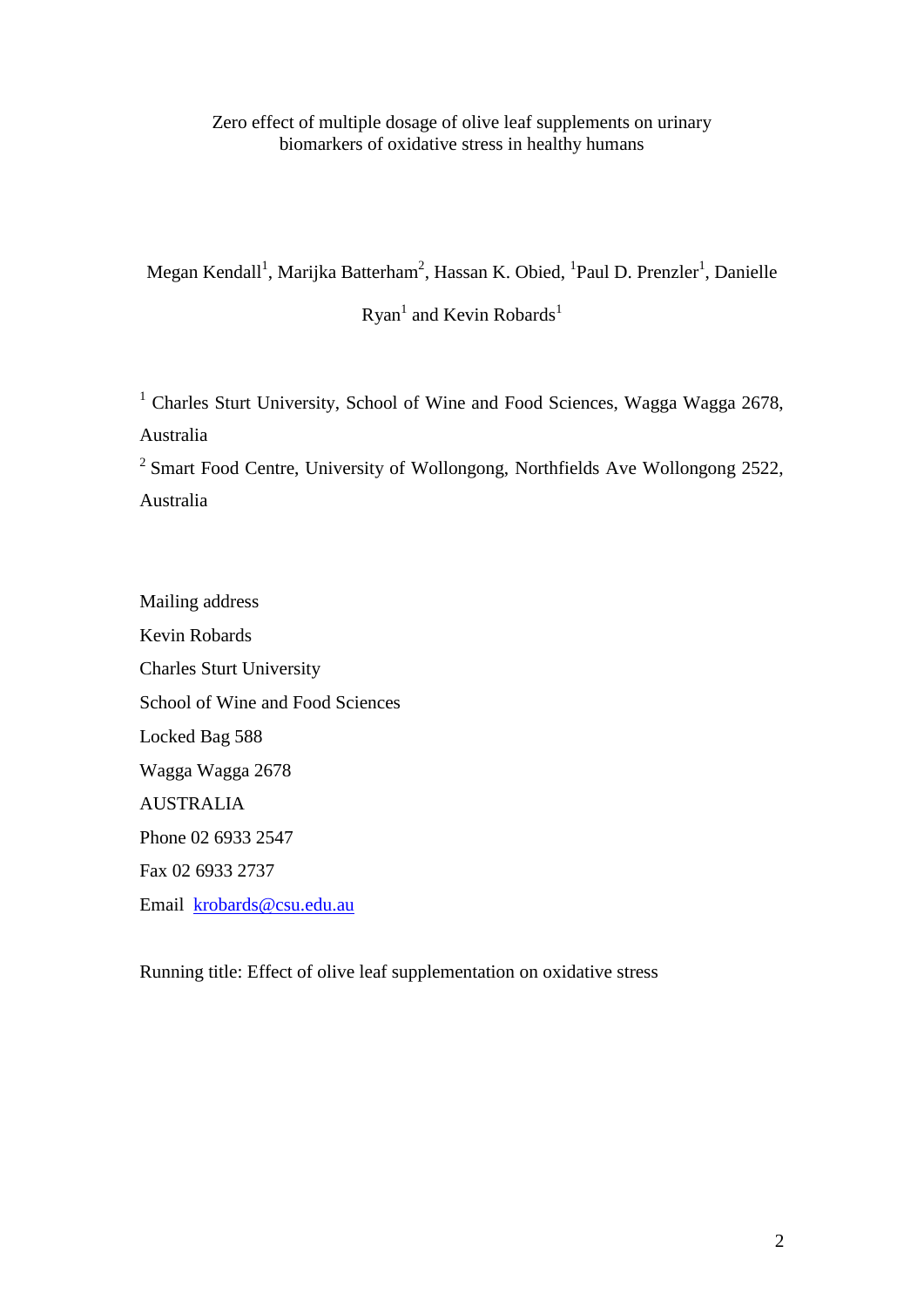#### **Abstract**

**Objective:** We determined the effect of dietary supplementation with an olive leaf capsule or liquid extract on oxidative status of young and healthy male and female subjects.

**Methods:** This was a single-center, randomized, single-blinded, prospective pilot comparison of the effect of dietary supplementation with olive leaf extracts. Healthy young adult male and female subjects (*n* \_ 45) were randomized into three groups and received daily doses of control, capsule, or liquid extract of olive leaf. Urinary  $F_{2\alpha}$ isoprostane, 8-hydroxy-2'-deoxyguanosine, and Folin-Ciocalteu total reducing power were measured to assess the impact of supplementation.

**Results:** Baseline values (mean \_ standard deviation) of the biomarkers were 0.24 \_ 0.13 \_g, 9.16 \_ 2.94 \_g, and 424.9 \_ 121.4 mg of gallic acid equivalents per gram of creatinine, respectively, for the control group. Using these markers, supplementation with liquid or capsule did not alter oxidative status compared with the control group. Possible reasons for the lack of an observed correlation are presented.

**Conclusion:** Dietary supplementation with olive leaf extract did not alter the oxidative status of healthy young adults. © 2008 Published by Elsevier Inc.

### **Introduction**

The 'natural' way of living, such as the use of organic produce and dietary supplementation, is believed to be conducive to good health and disease prevention (Harnack, Block, Subar & Lane, 1998). Many people are turning away from modern medicine and experimenting with natural therapies. It was Hippocrates who said 'Let food be thy medicine'. In our culture of fast and processed foods, illness and diseases of affluence are common. Due both to consumer interest and the potential health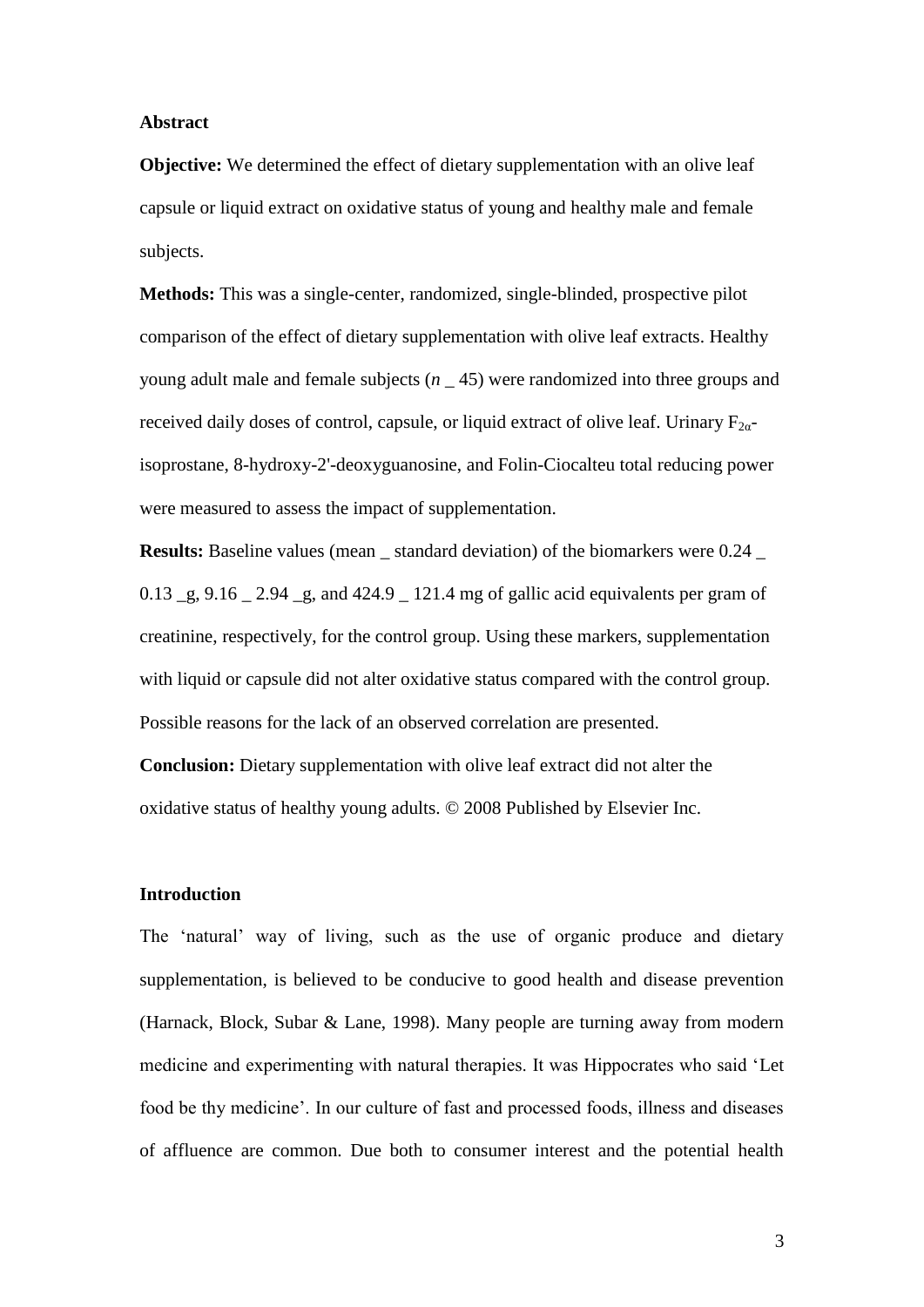benefits of alternative therapies and phytochemicals, scientific investigations are examining the potential for traditional medicines and natural food components.

Looking at traditional diets for prevention and solutions to many chronic diseases, the Mediterranean diet seems to be close to ideal. Within this diet, much research has focused on the biophenols present in olive oil, due to their potential antioxidant activity. These compounds appear to possess a protective mechanism for delaying or preventing the development of heart and vascular diseases, as well as some cancers as seen in Mediterranean populations (Serra-Majem, Roman & Estruch, 2006). As an extension of both the interest in natural products, and the apparent health benefits of the Mediterranean diet (Martinez-Gonzalez et al., 2002; Serra-Majem et al., 2006), olive leaf extracts have been studied. Olive leaves contain the same biophenols as contained in the oil and fruit of the olive tree, but they occur in much greater concentrations (Briante et al., 2002).

Olive leaves are believed to have been used in traditional medicine for the treatment of malaria and associated fevers, and have a strong antioxidant activity (Benavente-Garcia, Castillo, Lorente, Ortuno & Del Rio, 2000). They have been found *in vitro* to possess hypoglycaemic, hypotensive, anti-HIV and anti-tumour qualities (Andreadou et al., 2007; Coni et al., 2000; Manna et al., 2004; Petroni et al., 1995; Zarzuelo, Duarte, Jimenez, Gonzalez & Utrilla, 1991). Commercially, olive leaf extracts are available in a powdered capsule form, in liquid tonics and also combined with other theoretically beneficial herbs and vitamins. Olive leaf extract supplements are marketed as being antiviral and as such beneficial for cold and flu relief. Additional benefits promoted include fever relief and the promotion of heart health, supporting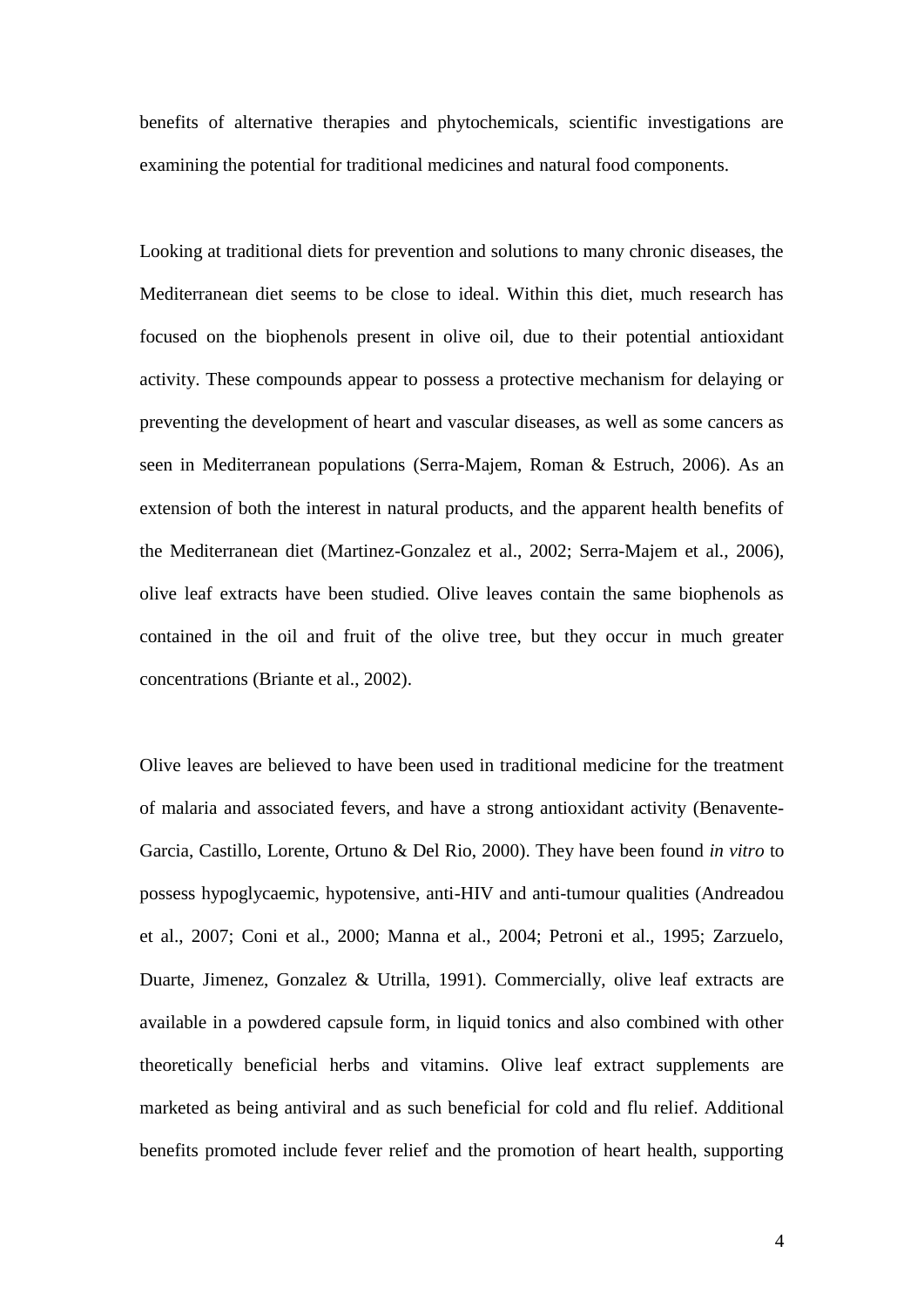the body to fight free radical attack, increasing the concentration span of children with attention-deficit disorder, and preventing cold sores. However, scientific research supporting these claims is lacking. While there has been a moderate amount published about the major olive oil biophenol, hydroxytyrosol, there is limited literature examining the contribution of olive leaf, or its major biophenol, oleuropein on health outcomes. These studies are limited to *in vitro/ex vivo* (Hamdi & Castellon, 2005) and animal studies (Andreadou et al., 2006; Puel et al., 2006). Limited human trials (Visioli et al., 2003) have been conducted to assess the health effects of supplemental olive leaf, oleuropein or other olive phenols.

The current study was designed as a single centre, randomised, single-blinded, prospective pilot comparison of the effect of differing olive leaf antioxidant supplementation on a cohort of young, healthy people. Emphasis was placed on the impact of supplementation on oxidation status of the participants.

#### **Materials and Methods**

#### Subjects

This study was approved by the Ethics in Human Research Committee of Charles Sturt University. Subjects were recruited from a class of first year health science students from Charles Sturt University, Wagga Wagga (Australia). A brief verbal explanation of the study and request for participants was conducted. Those individuals interested in participating received a written explanation of the study's aims and the commitments expected of their participation. Email addresses were collected from those who wished to attend a more detailed information session. Emails were sent, and times selected for attendance to a more in-depth verbal explanation. A thorough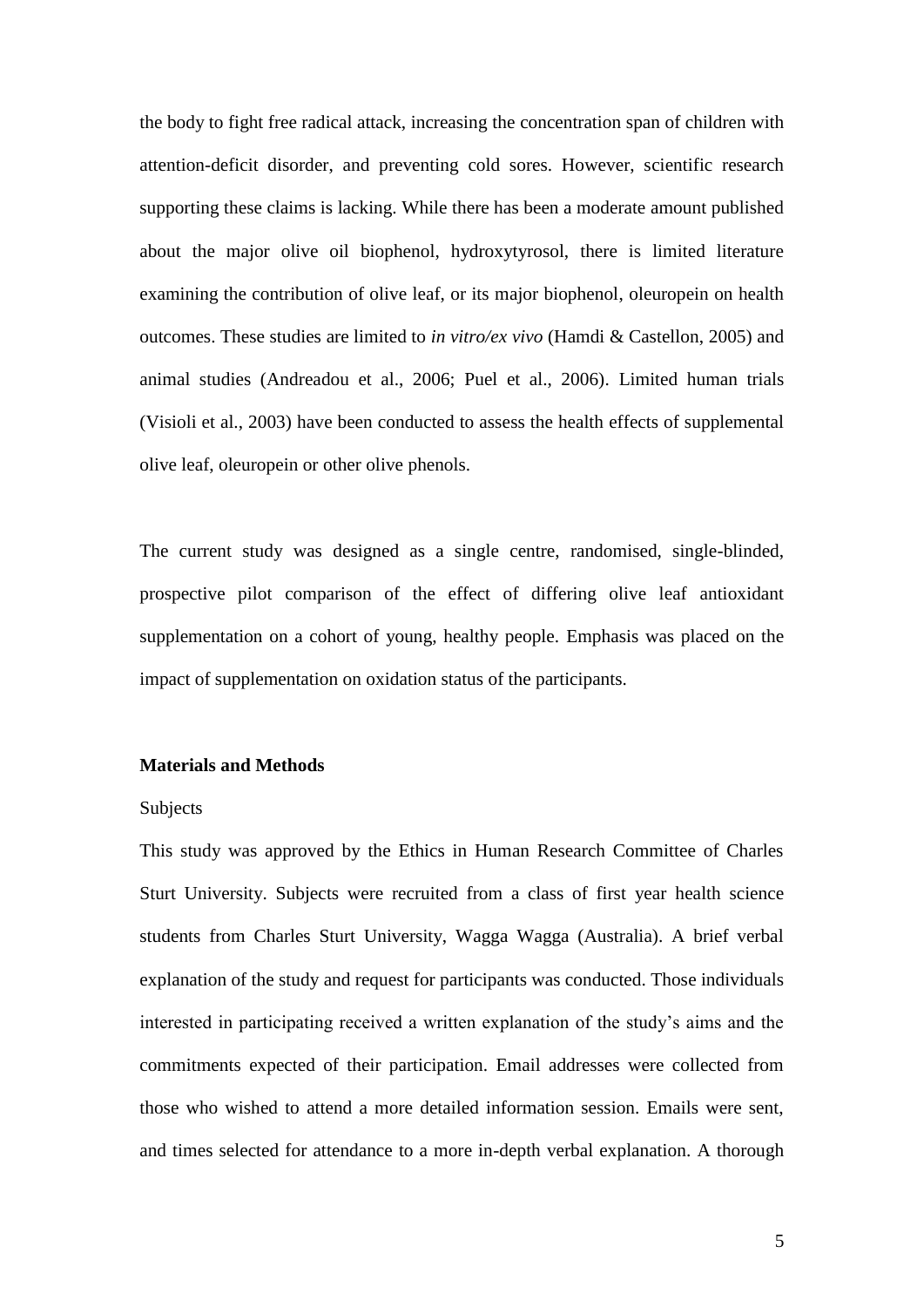explanation of the study and expectations of the participants was conducted. All questions of the participants were answered. Those subjects who intended to participate signed an informed consent form.

A Screening Questionnaire was completed by study participants at baseline to gain insight into their current health status. In addition, subjects completed a Health Evaluation both at baseline, and follow-up (Supplement). These were scored on a Likert scale. Subjects were randomly allocated into one of three treatment protocols: control, liquid or capsule. This randomisation was prepared and assigned independently to eliminate any researcher bias in assigning participants to supplement protocols.

Known adverse effects of olive leaf extract supplementation are vague but include headache, fatigue and other flu-like symptoms. Subjects were made aware of this and advised to discontinue the supplementation protocol if symptoms occurred.

## Dietary Collection

Participants were advised to maintain their current dietary intake for the duration of the study to prevent changes in dietary intake confounding the study results. Nevertheless, dietary intake was assessed both prior to the study's commencement and at its completion, to assess for any change in dietary intake. Dietary intake was assessed by three-day food diaries and an additional mini-food frequency questionnaire (FFQ). This mini-FFQ was completed by all subjects as part of the initial Screening Questionnaire. Foods known to be naturally high in biophenols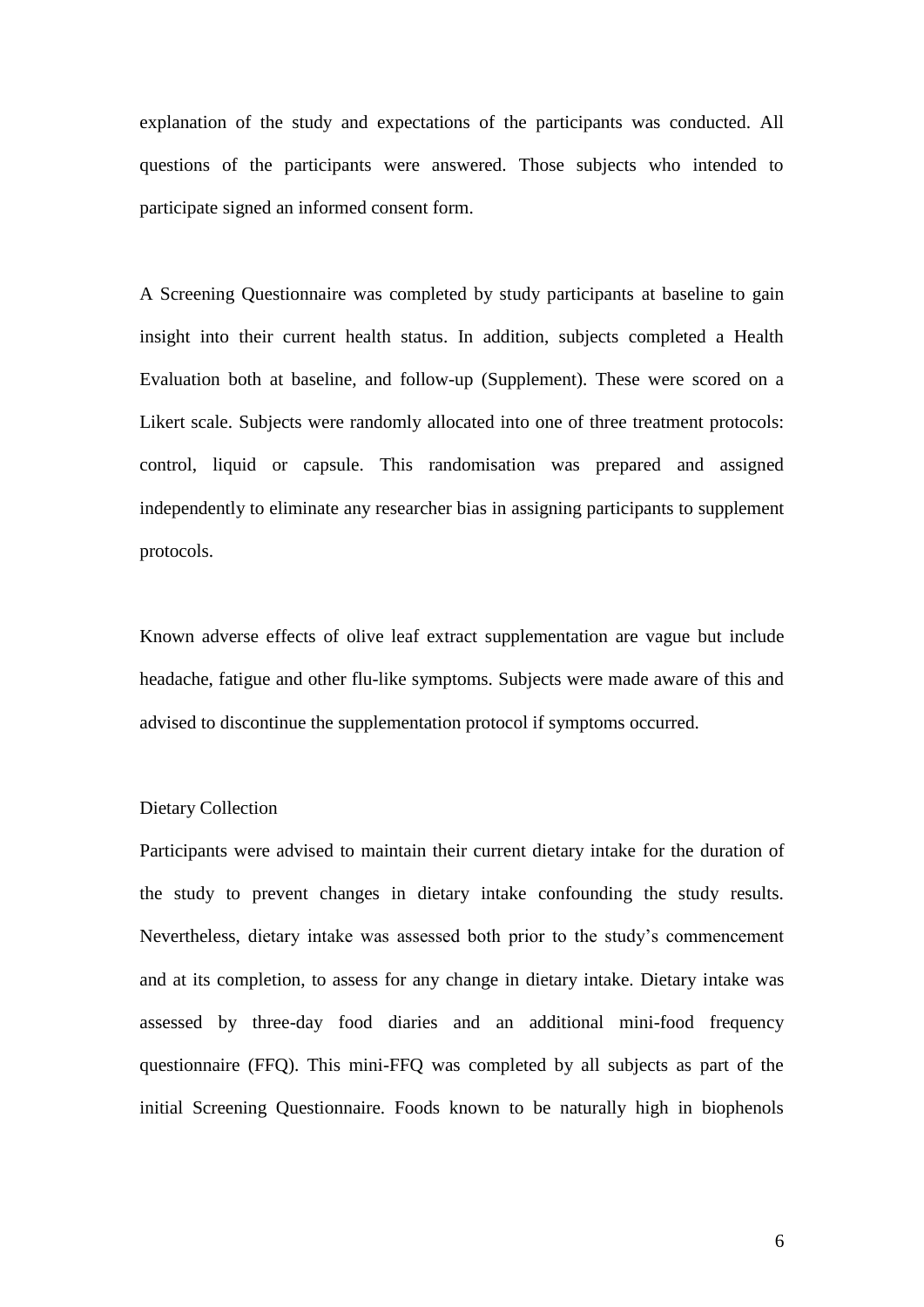including tea, red wine and fruits and vegetables were included. Participants recorded their consumption of these foods as serves per day, or week.

Two three-day food diaries were collected from all subjects, one at baseline (that is, prior to initial supplementation) and one at follow-up (that is at the completion of the supplemental protocol). Subjects were instructed to record all food and beverages consumed within a consecutive three-day period, with the inclusion of two weekdays and one weekend day. Instructions for this task were given both verbally, and in print. An example food diary was also supplied to the study participants. The dietary intake of the study participants was assessed using FoodWorks Professional version 5 software package (Xyris software, Highgate Hill, QLD) which is based on AUSNUT the Australian nutrition database.

#### Olive Leaf Supplementation

The capsule and liquid olive leaf extract supplements were obtained from commercial suppliers. The capsules contained a dried leaf preparation. Empty bottles for the placebo were supplied by the same manufacturer as the liquid supplement. Bottles were identical to those containing the active liquid olive leaf extract supplement; the only difference was the appearance of the supplied measuring cups. The placebo was prepared by a pharmacist (Sally Day) to match the liquid supplement as closely as possible in look, feel and taste. The placebo consisted of a 1:9.5:15 mix of vinegar, water and glycerol, with yellow, red and green food colour in a 3:1:1.5 mix. As the placebo was concocted from glycerol, no preservatives were required to stabilise the liquid. The avoidance of preservatives was essential to eliminate confounding due to a potential 'antioxidant' effect of preservatives. Subjects were instructed to consume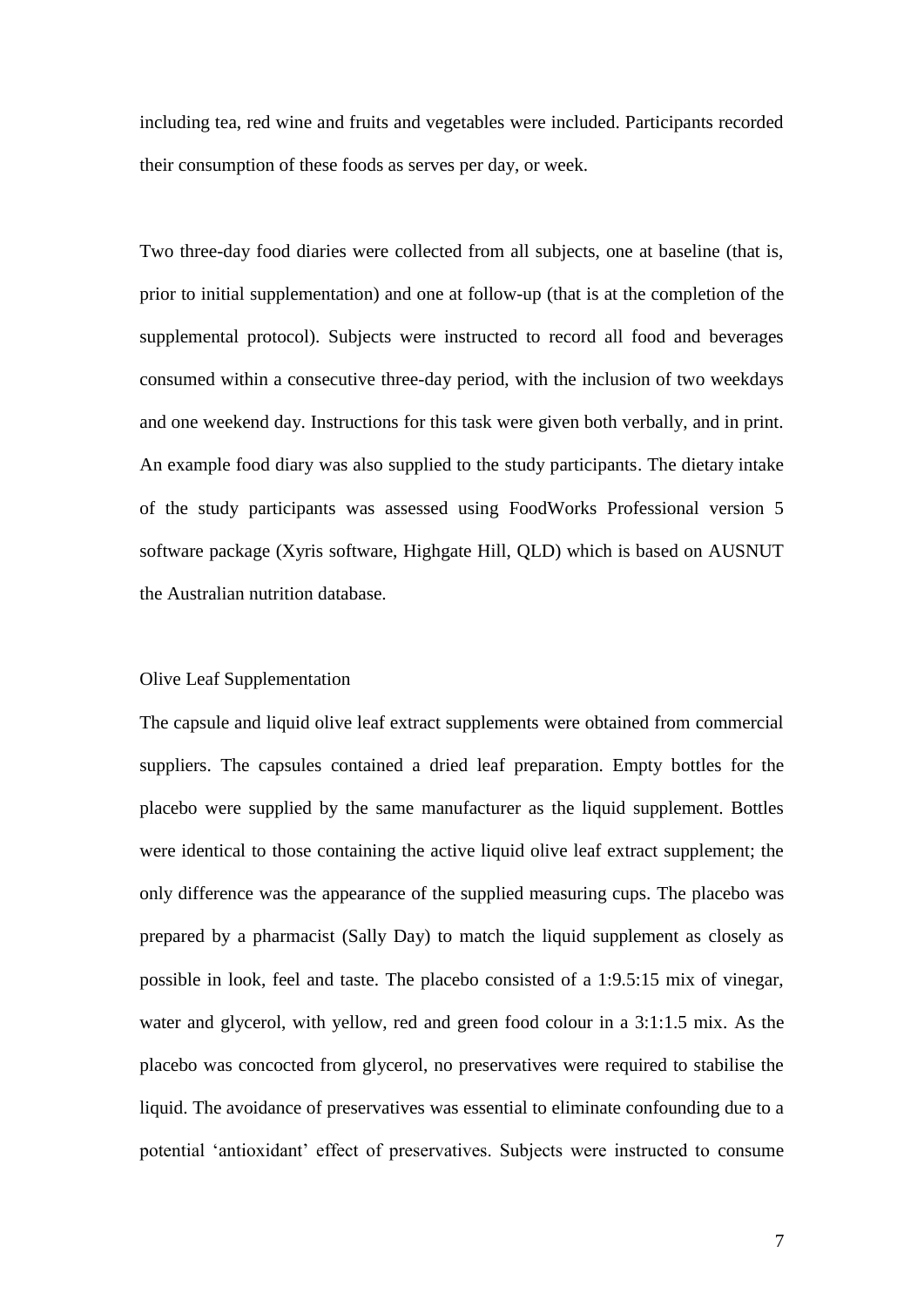one supplement (one capsule, or one 5 mL measure of liquid) three times per day, for 28 days.

#### Compliance

All participants were required to return the supplement bottles at the end of the 28 day period. Compliance was measured by the allotted number of daily doses dispensed minus the number of daily doses returned.

#### Urine Samples

A spot urine sample was supplied by each subject both at baseline and follow-up in sterile 70 mL containers. These were couriered to the laboratory within 30 min of voiding, and stored in a freezer at -20° C.

#### Reagents and Standards

Reagents used without further purification: Folin-Ciocalteu reagent from Sigma-Aldrich (Steinheim, Germany); acetonitrile anhydrous, UNICHROME (Sydney, Australia). Water used in all analytical work in this thesis was purified by a Modulab Analytical model (Continental Water Systems Corporation, Sydney, Australia) water system. Phenolic standards were used without further purification: gallic acid from Sigma-Aldrich (Steinheim, Germany) and oleuropein from Extrasynthese (Genay, France).

Procedures for Oxidation Markers

**Creatinine**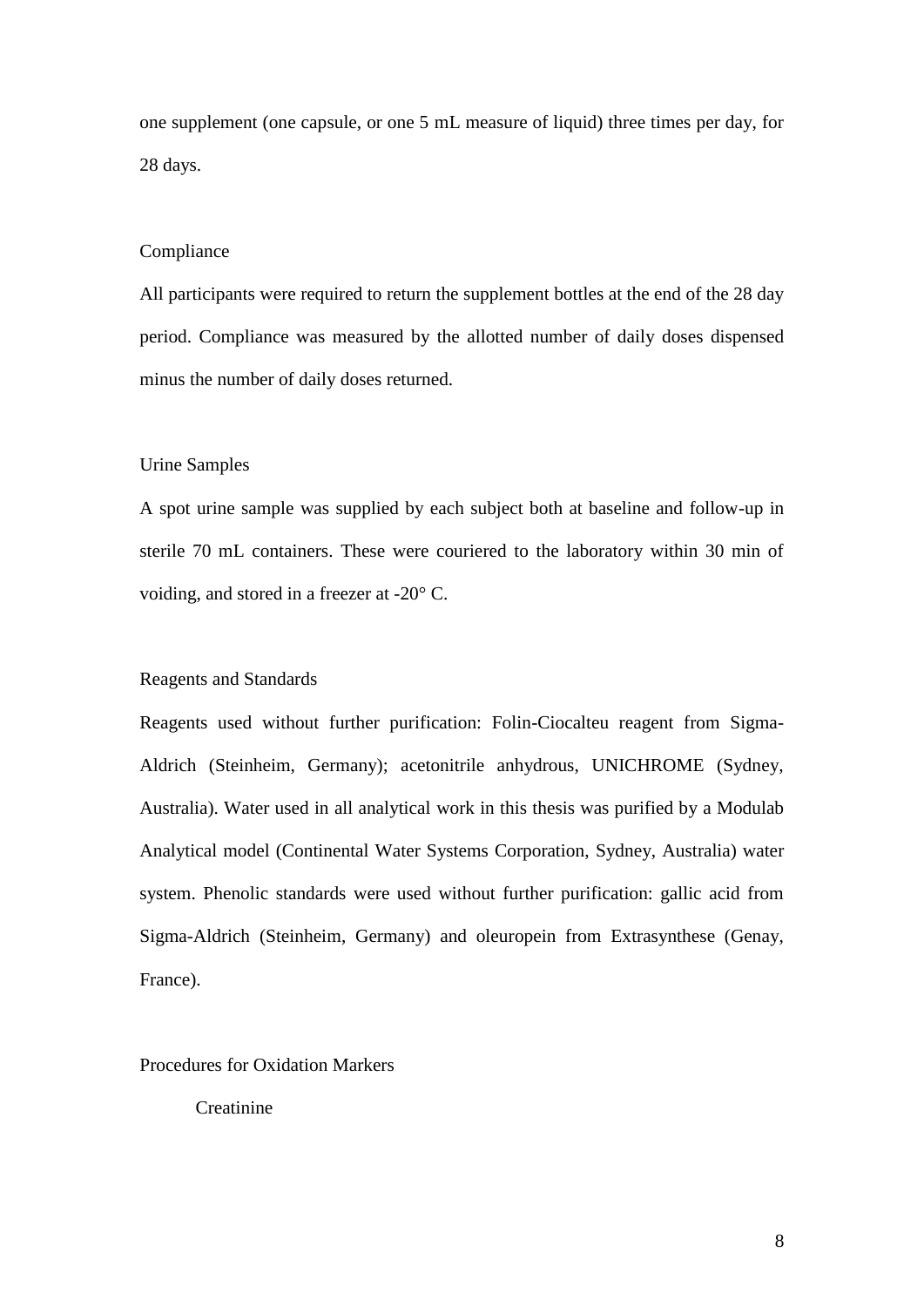Creatinine was determined using a QuantiChrom Creatinine Assay Kit (DICT 500) that was purchased from ProSciTech (Thuringowa, Qld, Australia). Urine or standards (5  $\mu$ L of 50 mg/100 mL) were pipetted along with the working reagents (50  $\mu$ L of each Reagent A and Reagent B and 100 μL of water) into a 96-well plate. Plates were read in a Versamax Tunable (Molecular Devices, Sunnyvale, USA), automated microplate reader at 510 nm at both 1 and 5 min. Analyses were performed in duplicate.

#### Isoprostanes

Isoprostanes were determined by a competitive enzyme-linked immunoassay (ELISA) kit purchased from Oxford Biomedical Research (Oxford, MI, USA; Urinary Isoprostane Assay Kit, EA 85). Reagents and urine or standards (1 μg/mL 15 isoprostane F2t) were added to a 15-isoprostane F2t antibody coated 96-well microplate. Standard or urine (100 μL) diluted 1:5 with 'Enhanced Dilution Buffer' and diluted 15-isoprostane F2t-horse radish peroxidase conjugate was added to each well, omitting the reagent blank. This was incubated for 2 hours. The wells were then washed. 'Wash Buffer' (300 μL) was pipetted into the wells, let stand for 2 min, and then removed via inversion and the plate blotted on lint free paper towel. This procedure was repeated twice. After the 'Substrate' (200 μL) was pipetted into the wells, the plate was incubated until a blue colour was seen (30 min). Sulfuric acid (3M, 50 μL) was used to stop the reaction. The plate was read in a Versamax Tunable (Molecular Devices, Sunnyvale, USA), automated microplate reader at 450 nm.

## $8-Hydroxy-2'-deoxyguanosine$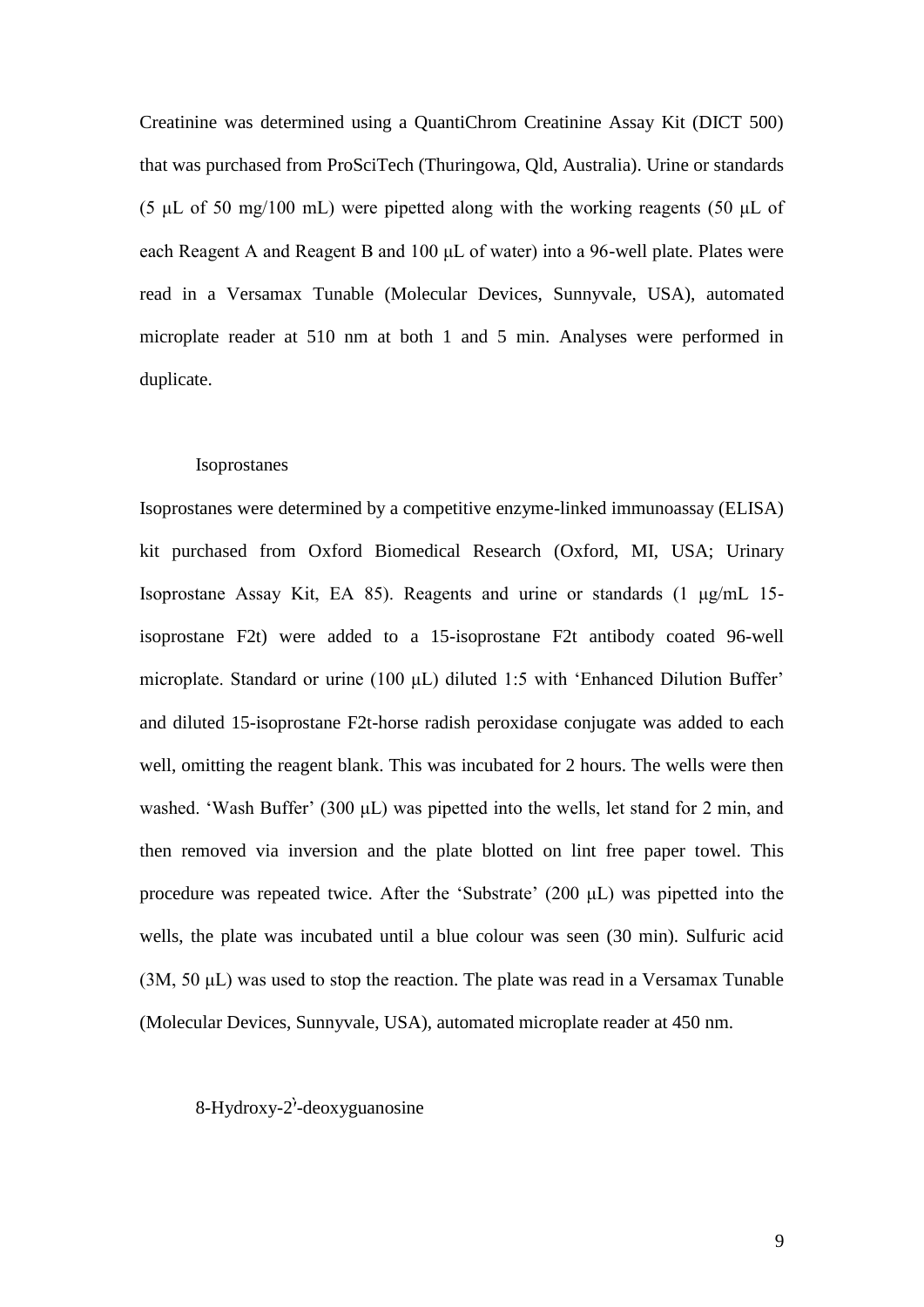A competitive 8-hydroxy-2'-deoxyguanosine  $(8\text{-}OHdG)$  ELISA kit was purchased from the Japan Institute for the Control of Aging (JaICA, Fukuroi, Shizuoka, Japan). After centrifugation, urine (50  $\mu$ L) or standard 8-OHdG solution (0.125, 0.25, 0.5, 1, 4, 10 ng/mL; 50 μ L) was added to each well of a precoated 8-OHdG 96-well plate along with reconstituted primary antibody (reconstitute of monoclonal antibody specific for 8-OHdG and phosphate buffered saline; 50 μL). The plate was covered with an adhesive strip, and incubated at 4<sup>o</sup>C over night. After pouring the contents out of the well, 250 μL of washing solution (5x concentrated phosphate buffered saline) was added to each well. The plate was thoroughly agitated, and the washing solution poured off. The plate was then blotted on lint free paper towel to remove residual washing buffer. This procedure was repeated twice more. Constituted secondary antibody (reconstitute of HRP-conjugated antibody and phosphate buffered saline; 100 μL) was added to each well, and agitated. An adhesive strip was used to cover the plate, and the plate was left to incubate for 1 h at room temperature. After this time, the wash procedure was repeated as before. Reconstituted enzyme substrate (3,3`,5,5` tetramethylbenzidine and hydrogen peroxide/citrate-phosphate buffered enzyme in a ratio of 1:100; 100 μL) was added to each well, agitated, and let incubate in the dark for 15 min at room temperature. Reaction termination solution (1 M phosphoric acid; 100 μL) was added and the plate agitated. The plate was then read at 450 nm on a Versamax Tunable (Molecular Devices, Sunnyvale, USA), automated microplate reader.

As recommended the outer wells of the plate were not used. These were filled with distilled water to a uniform volume of that in the other wells, to eliminate high readings due to evaporation of the reagents.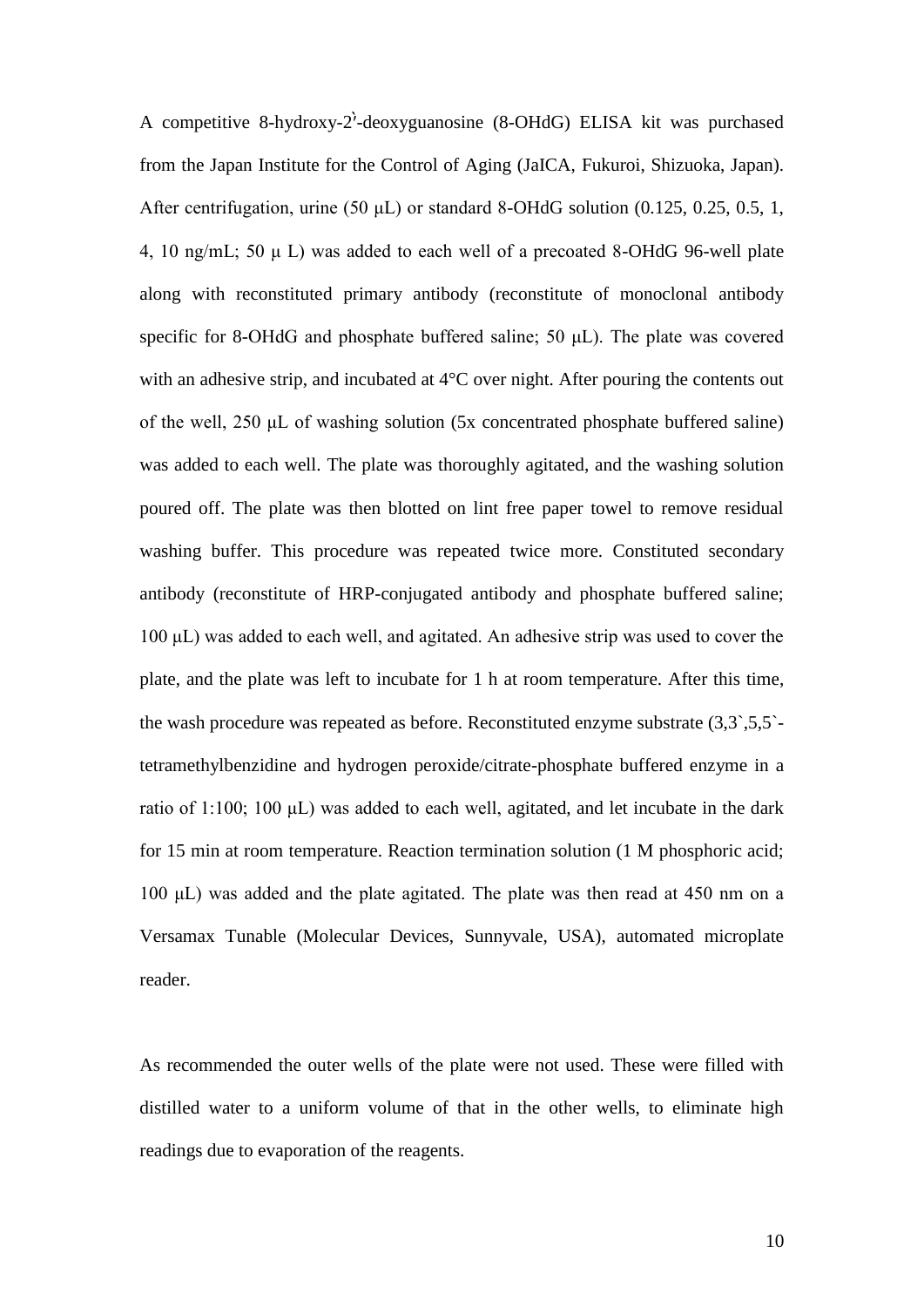Total Phenols Using Folin-Ciocalteu (FC) reagent

A modified version of Singleton and Rossi's (Singleton & Rossi, 1965) method was developed. Urine (5 µL) was added to a 96-well microplate containing 145 µL water. FC reagent (60 µL) was added and after 1 min, aqueous sodium carbonate solution (10% w/v; 90 µL) was added. The microplate was shaken for 1 h at ambient temperature to mix the contents thoroughly. The absorbance was read at 760 nm. Results are expressed by reference to a six-point regression curve as milligrams of gallic acid equivalents per litre of urine.

## **RESULTS**

Forty five male and female subjects started the study, and thirty six adequately completed the study (nineteen female and seventeen male participants). No subjects dropped out during the study protocol. All subjects reported compliance with no significant difference for supplement consumption (Chi<sup>2</sup>  $p= 0.443$  for the capsule group;  $p= 0.692$  for the liquid group and  $p= 0.756$  for the control group). However, from measurement of supplement doses, mean compliance overall was moderate at 82%. Mean compliance in the capsule group was high at 97% versus 79% and 70% in the liquid and control groups, respectively. Nine subjects were excluded from analysis as they were deemed to have been non-compliant.

Baseline characteristics are outlined in Table 1. Inclusion criteria to participate in the study included being aged over 18 years or independent, in generally good health, non-smoker and suffer from no known food allergies/intolerances. Exclusion criteria included being pregnant or breastfeeding, suffer from any major chronic disease, wear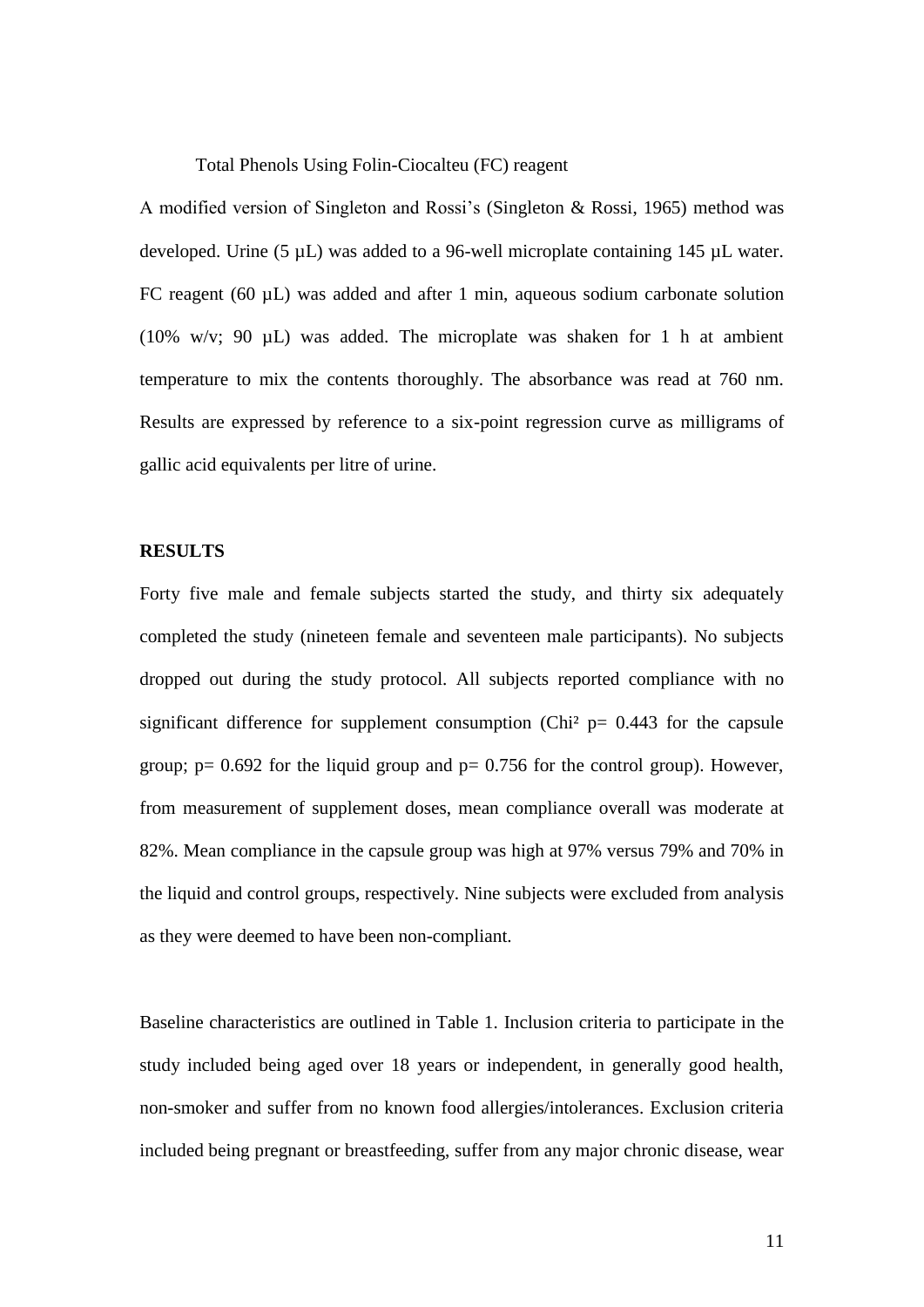a pacemaker, smoke cigarettes regularly or suffer from food allergies/intolerances. Eleven (31%) of the study participants were using vitamin/mineral supplements at baseline. Twelve (63.2%) of the female study participants reported using the contraceptive pill. Responses to questions regarding general health and diet at baseline and follow-up were analysed using simple Chi² statistics. There was no significant difference in the responses of the three groups at baseline  $(p=0.05)$ indicating that overall health and energy levels between the groups did not significantly differ at baseline. Additionally, no significant difference was found from baseline to follow-up (p=0.05) for any of the three groups. This indicates that overall health and energy levels did not change over the experimental protocol.

Repeated measures ANOVAs were performed on dietary data (Table 2) including energy intake, macronutrients including alcohol and dietary fibre, and the micronutrients β-carotene and vitamin A equivalents to assess for a time, interact, and group effect. All parameters were non-significant  $(p<0.05)$  with the exception of a time effect for carbohydrate  $(p=0.041)$ , indicating that there was a change in carbohydrate intake from baseline to follow-up for the groups.

The oxidative status of subjects was assessed by measurement of urinary  $F_{2\alpha}$ isoprostane (8-iso $PGF_{2\alpha}$ ), 8-OHdG and Folin-Ciocalteu Total Phenols. Data are presented for creatinine (Figure 1) and for the markers normalised to creatinine (Figures  $2 - 4$ ). For the 8-OHdG assay, measurement was restricted to 18 samples because of the cost of the reagent kit. Associations between baseline markers of oxidative status and intake of foods known to be high in phenolic compounds was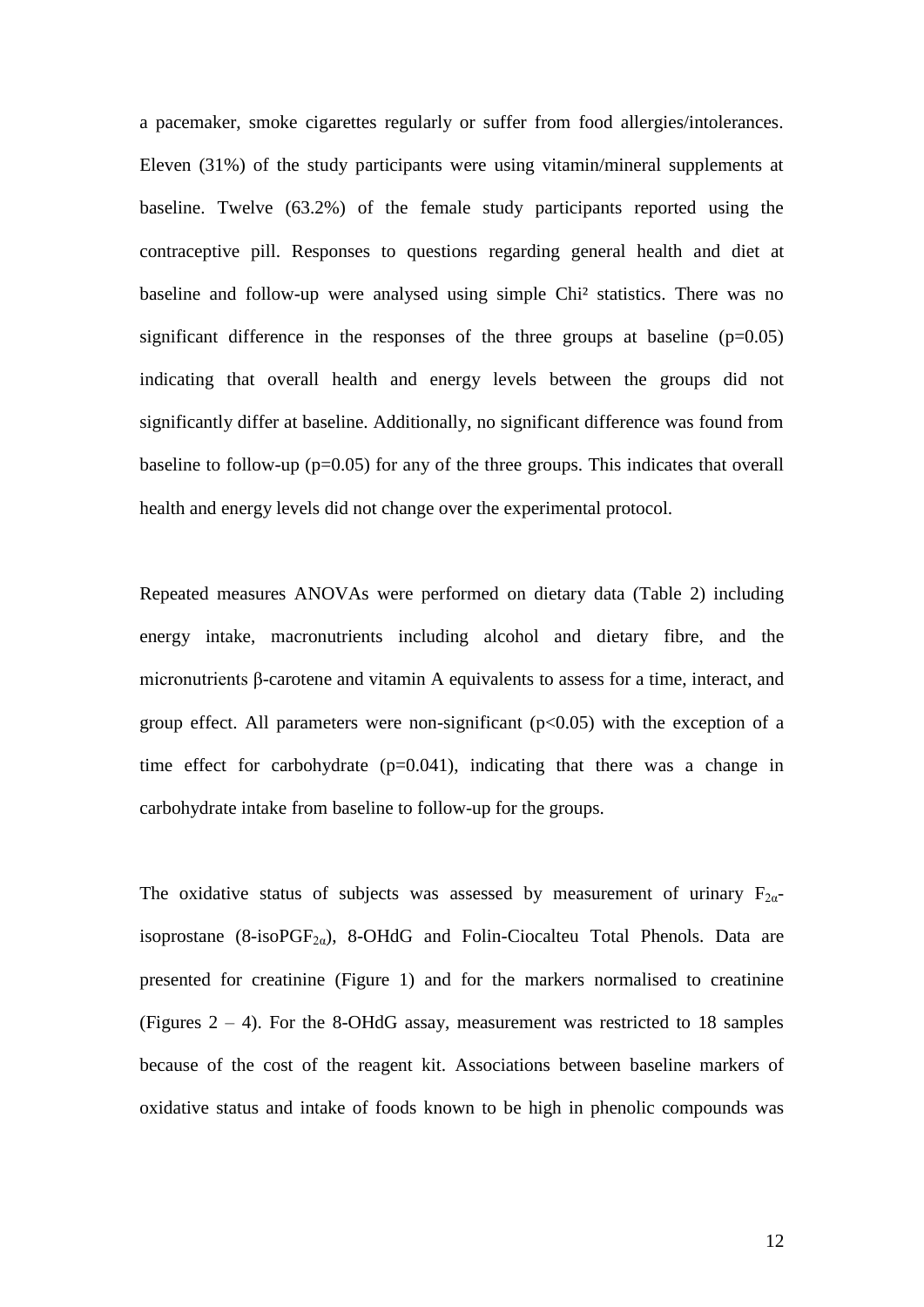assessed using a two-tailed Spearman's correlation. At the  $p<0.05$  level of significance, no correlation was observed with any of the baseline markers and foods.

Data were tested for outliers using the Shapiro-Wilk test for normality. For all variables, the test statistic was significant, indicating possible outliers. These values have been included as valid data points in subsequent statistical analyses as removal of outliers can cause serious bias and a deviation from protocol (Simon, 2001). Therefore, non-parametric statistics were used. The continuous variable data were analysed by repeated measures ANOVA using the Wilks Lambda general linear model test (Table 3). There was no significant interaction in any of the tests indicating that there was no significant difference in the change for the different groups.

#### DISCUSSION

This study demonstrated no significant effects of olive leaf extract consumption on oxidative markers when compared with control.

## Oxidative Status

There are numerous markers of oxidative status. The biomarkers used in this study were 8-isoPGF<sub>2 $\alpha$ </sub> for the determination of lipid peroxidation, 8-OHdG for the measurement of DNA oxidation, and Folin-Ciocalteu for 'total phenol' quantification. These tests were carried out on urine, and therefore the results represent whole body oxidative status (Hermans et al., 2007). Mean baseline values of 8-isoPGF<sub>2 $\alpha$ </sub>, 8-OHdG, and Folin-Ciocalteu total phenols were:  $6.4 \pm 3.8$ ,  $9.5 \pm 1.1$ , and  $7.5 \pm 5.2$  $\mu$ g/L; 0.09  $\pm$  0.13, 0.07  $\pm$  0.07, and 0.05  $\pm$  0.04  $\mu$ g/L; and 1.06  $\pm$  0.74, 1.33  $\pm$  0.46, and  $1.08 \pm 0.65$  g/L for control, liquid and capsule groups, respectively. There was no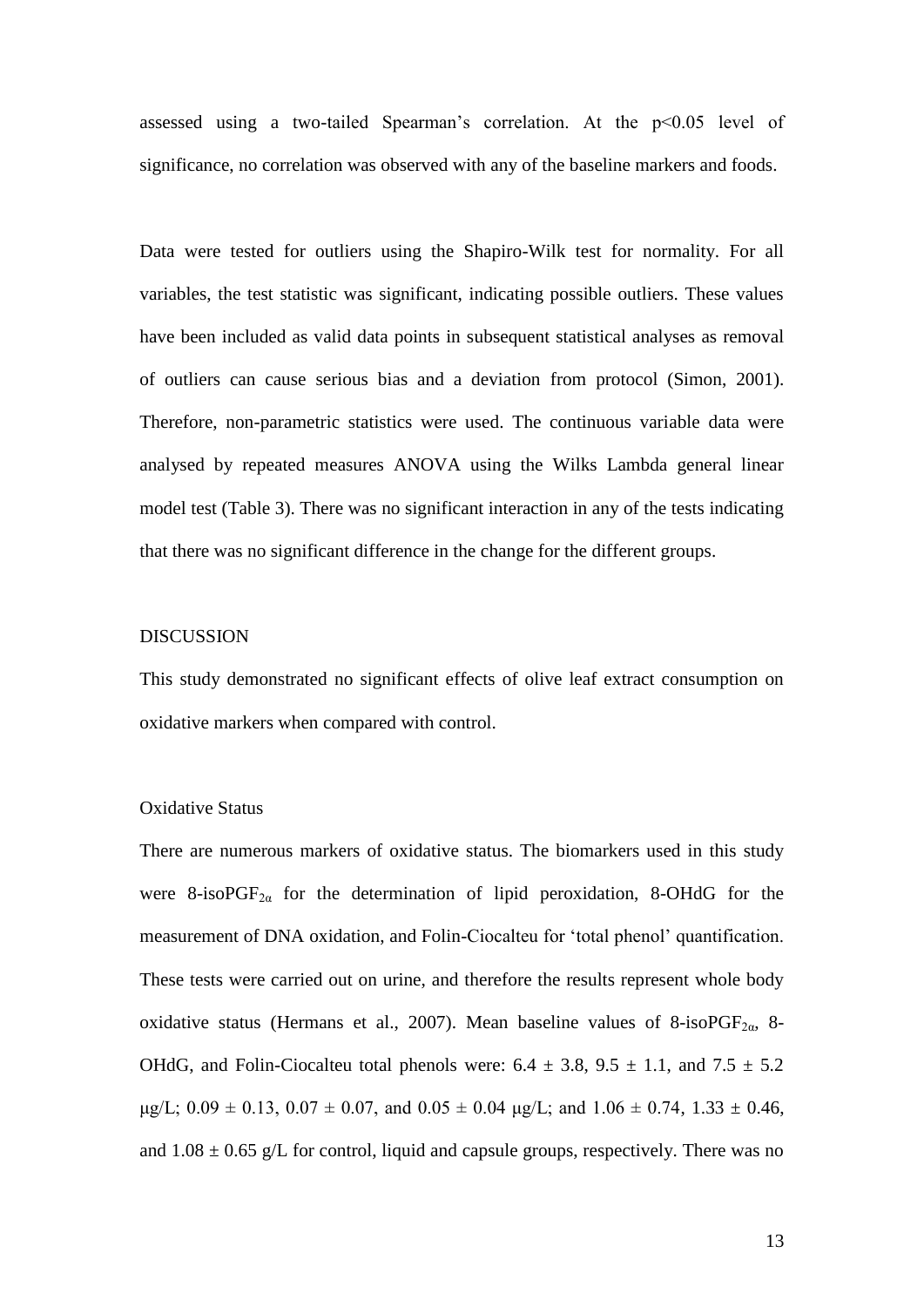simple relationship between outliers (Table 4) and dietary intakes or health evaluations. A normal range of 0.0 to 49.0 μg/L has been reported for 8-OHdG (Cutler & Rodriguez, 2003) whereas values of approximately 6 μg/L were found for 8-OHdG in ship engine room personnel (Nilsson et al., 2004). Tomey et al. (Tomey et al., 2007) reported 8-isoPGF<sub>2a</sub> values for a female cohort of 0.4  $\mu$ g/L and 0.9  $\mu$ g/L for non-smokers and smokers, respectively. However, as individuals do not produce the same volume of urine everyday, or at the same time everyday, direct comparison of biomarkers by concentration units expressed as mass per unit volume is problematic. Normalisation to creatinine is used to overcome this limitation. This is based on the assumption that creatinine excretion is relatively constant from day to day as observed in the present study with the exception of six subjects (Figure 1). One draw back to normalisation is the requirement that creatinine,  $8\text{-}isoPGF_{2\alpha}$ ,  $8\text{-}OHdG$ , and total phenols must involve the same excretory mechanism (Que Hee, 1993).

Normal values of these oxidation markers have not been established. The baseline values of 8-isoPGF<sub>2a</sub> collected in the present study were  $0.24 \pm 0.13$ ,  $0.29 \pm 0.23$  and  $0.21 \pm 0.13$  μg/g creatinine for control, liquid and capsule groups, respectively. Reported mean values in urine of healthy volunteers differ greatly (e.g. from 0.25 to 1.11 μg/g creatinine) (Haschke et al., 2007) while values of 0.81  $\pm$  0.60 μg/g creatinine were found in patients with severe heart failure (Baxter, 2000; Cracowski et al., 2000). The latter study utilised ELISA techniques but the kit brand was different from that used in the present study, and hence comparison between these values are of limited benefit. The baseline values of 8-OHdG collected in the present study were 9.16  $\pm$  2.94, 6.74  $\pm$  1.64 and 6.29  $\pm$  1.77 µg/g creatinine for control, liquid and capsule groups, respectively. Baseline measures for 8-OHdG of  $106.7 \pm 37.7$   $\mu$ g/g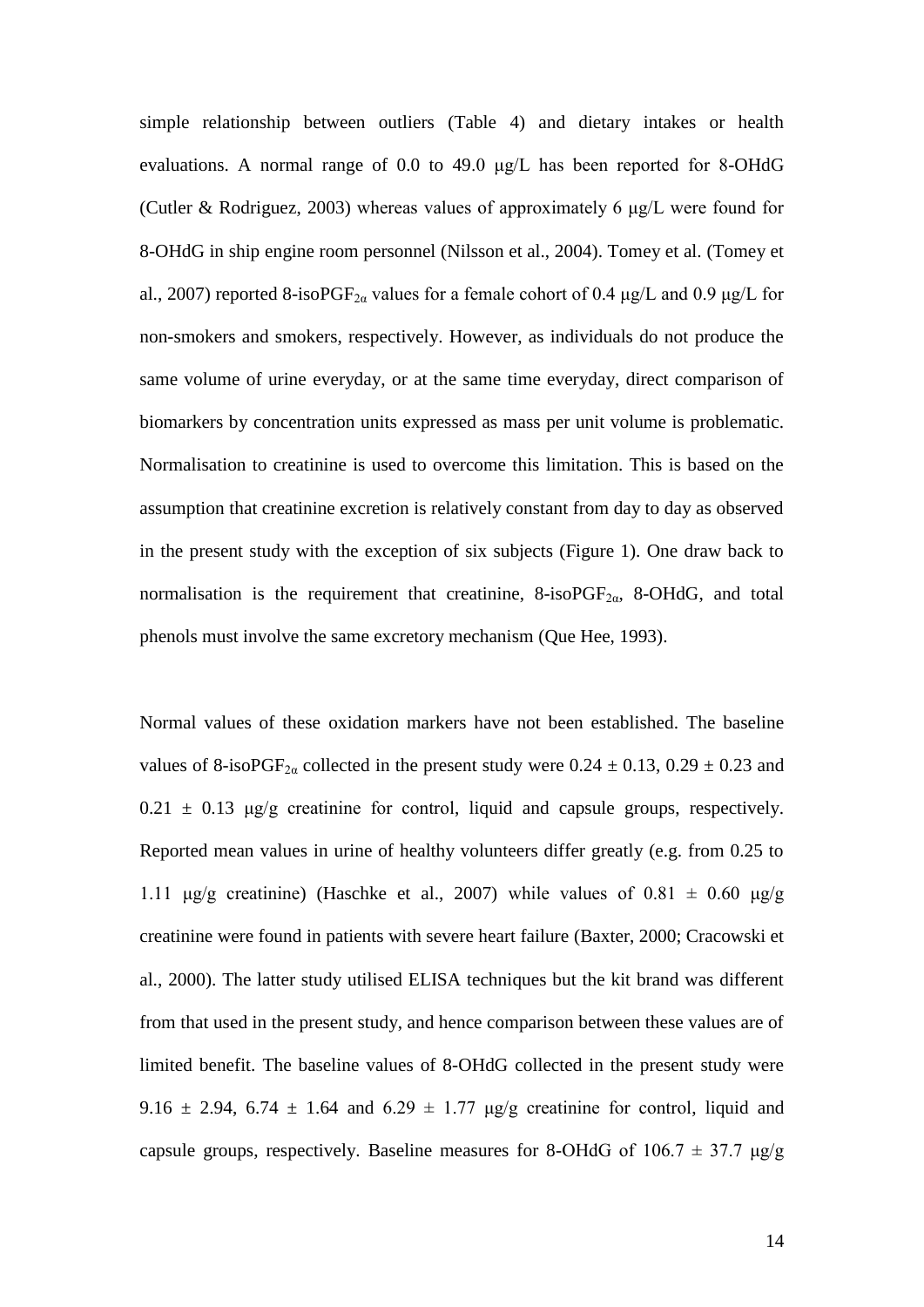creatinine and  $65.8 \pm 24.7$  μg/g creatinine have been reported using the same ELISA kit for 8-OHdG as utilised in the present study (Boyle et al., 2000). The variation is possibly because the cohort used in the earlier study consisted of females aged 18-48 years, whereas the cohort used in the present study had an average age of approximately 20 years and comprised both male and female participants. 8-OHdG levels have been shown to be different at baseline between males (29.6  $\pm$  24.5 µg/g creatinine) and females (43.9  $\pm$  42.1 μg/g creatinine) (Wu, Chiou, Chang & Wu, 2004).

The variability in results emphasises the need to establish acceptable baseline levels of oxidation markers for commonly utilised methods. As limited data exist for a young, healthy Australian population, our values contribute significantly to the data set of normal baseline levels of oxidation. Results obtained from different biomarker methods are not equivalent (Peoples & Karnes, 2005; Proudfoot et al., 1999; Shimoi, Kasai, Yokota, Toyokuni & Kinae, 2002). Current thinking is that HPLC methodology to analyse 8-OHdG overestimates oxidative stress, but that enzymic methodology underestimates it (Moller & Loft, 2006). However, various authors (Hu et al., 2004; Shimoi et al., 2002) found that HPLC and ELISA methods were well correlated, but the ELISA results were two-fold higher than the HPLC results. The situation for isoprostane measurements is similar and the accuracy of ELISA kits for 8-isoPGF<sub>2a</sub> quantification has been questioned (Halliwell & Whiteman, 2004; Hwang & Kim, 2007; Hwang & Kim, 2007; Proudfoot et al., 1999). GC-MS is possibly a more accurate measure of  $8\text{-}isoPGF_{2\alpha}$ , and while Proudfoot et al. (1999) warned against comparing results obtained from GC-MS and ELISA methods since the results yielded are not equivalent, the two methods showed significant correlation. The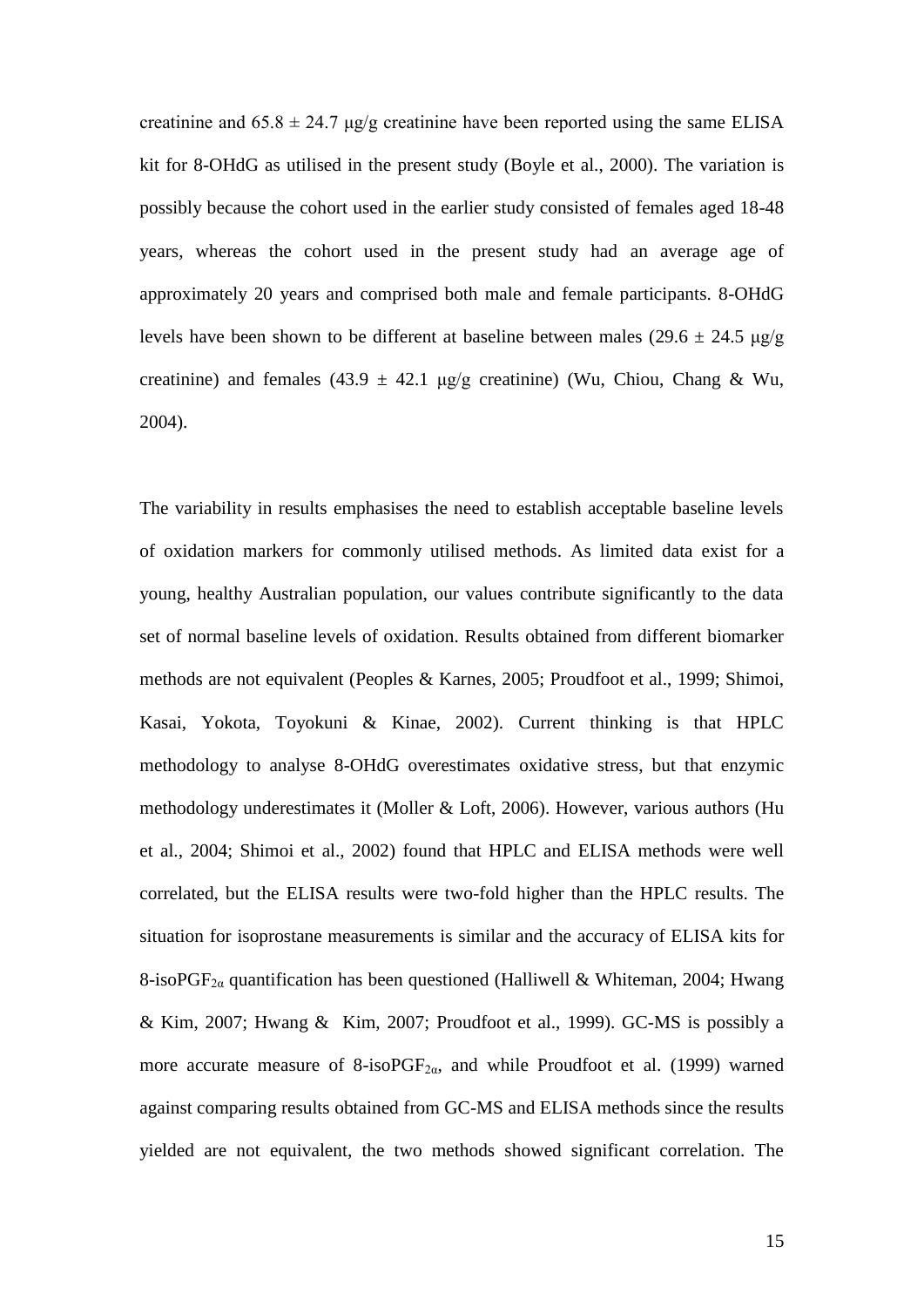interested reader is referred to papers elsewhere that examine the reasons for the different measurements between methods (Callewaert, Mcgowen, Godshalk & Gupta, 2006; Li et al., 1999; Sasaki et al., ; Sircar & Subbaiah, 2007; Wood, Gibson & Garg, 2006). In the present study, ELISA was used as a comparative tool and various studies (Shimoi et al., 2002) have concluded that this is valid in studies involving comparison of baseline and follow-up data where precision is the goal rather than accuracy.

The antioxidant status of the urine of participants was also determined by using the generalised Folin-Ciocalteu procedure. The baseline values of Folin-Ciocalteu total phenols collected in the present study were  $424.9 \pm 121.4$ ,  $645.1 \pm 655.1$ , and  $476.1 \pm 121.4$ 238.9 mgGAE/g creatinine for the control, liquid and capsule groups, respectively. Whilst values reported from this method are often reported as total phenols the values are more accurately termed the total reducing capacity of the urine samples (Huang, Ou & Prior, 2005).

Baseline oxidative status biomarkers for the study population showed no correlation to responses from the mini-FFQ. This indicates that baseline dietary intake was not a confounder for the oxidation markers, and reduces the possibility of dietary confounding. The use of simple and complex statistical analyses found that there was not a significant increase or decrease in any of the markers for oxidative status with olive leaf extract supplementation between the groups from baseline to follow-up; that is, supplementation or supplement dose form, did not change oxidative stress measures from baseline (Figures 2-4). Reasons for the lack of change could be that the biomarkers used were not the best markers of oxidative status in this cohort. Alternatively, individuals may have responded more or less favourably to the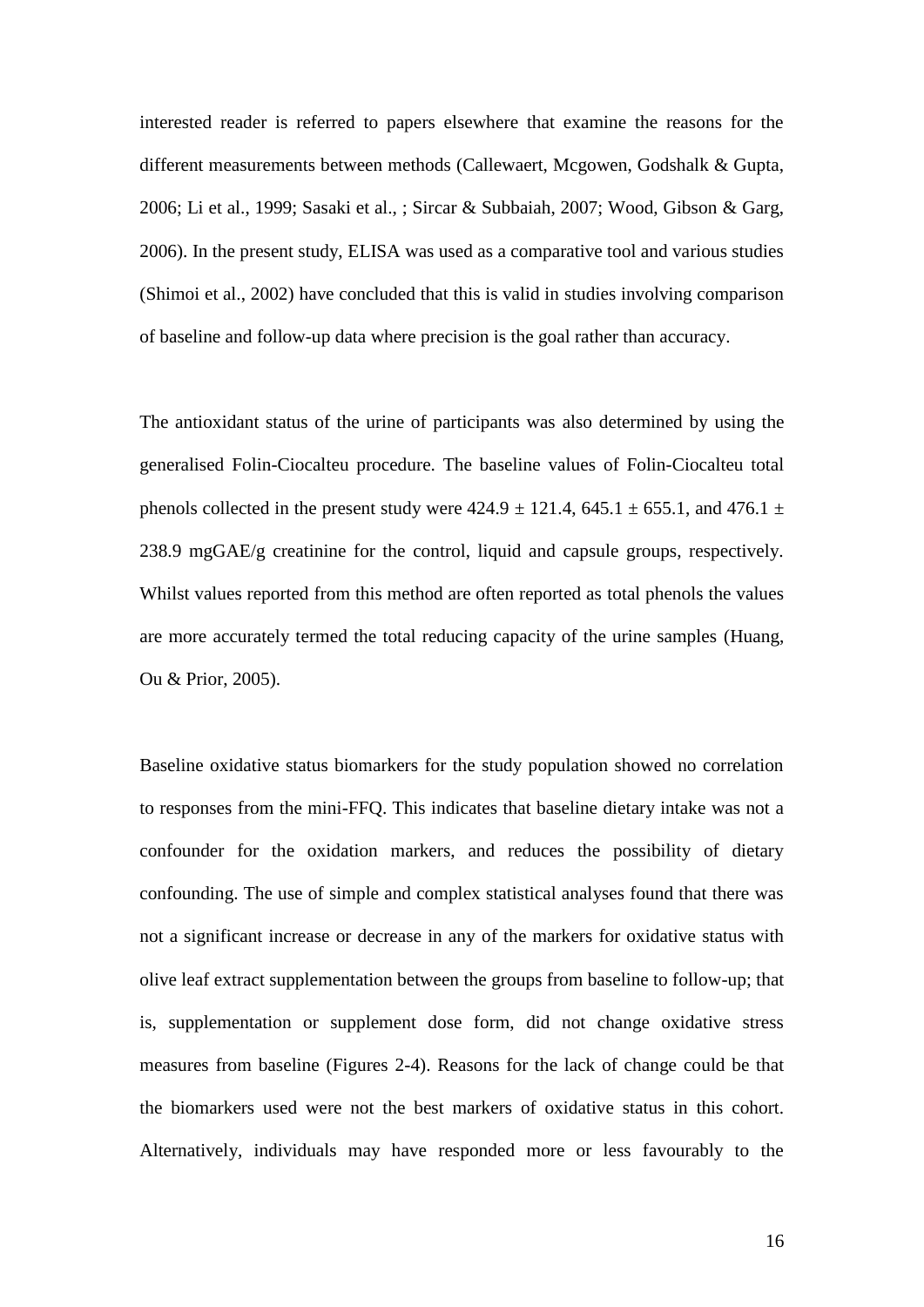antioxidant dosing regime, indicating an individual variation effect with olive leaf extract supplementation. It must be noted that the standard deviations for these biomarkers were relatively large, indicating a highly individual response to the treatments in all arms. This suggests the possibility of methodological errors with the assays although this is not supported by the precision of the assays (coefficient of variation for samples and standards were less than 10%).

Another possibility for the lack of change in oxidative status is that the investigated cohort consisted of young, healthy individuals. Therefore, the participant's baseline level of oxidative damage may have been such that additional protection, imparted from olive leaf extract supplementation, would be of little clinical significance (Hercberg, Czernichow & Galan, 2006). One study has demonstrated that response to dietary antioxidants was not uniform but rather was conditional based on a participant's oxidation status at the time of commencing the study (Thompson et al., 2006). In our study, all participants in the treatment arms with a baseline 8-isoPGF<sub>2*a*</sub> above 0.3 μg/g creatinine showed a reduction in marker level at follow-up. Participants with baseline levels below this value showed a variable response to supplementation. Does this reflect a pro-oxidant/antioxidant conflict in cases where oxidative status is not compromised?

Other reasons for a lack of change in the measured biomarkers include the inability of olive leaf extract supplements to affect the physiological stress in the body. However, there are many reasons why this pessimistic view may be challenged. This was a healthy and young population that may have well regulated endogenous antioxidant systems, to which the addition of an exogenous antioxidant may be of little assistance.

17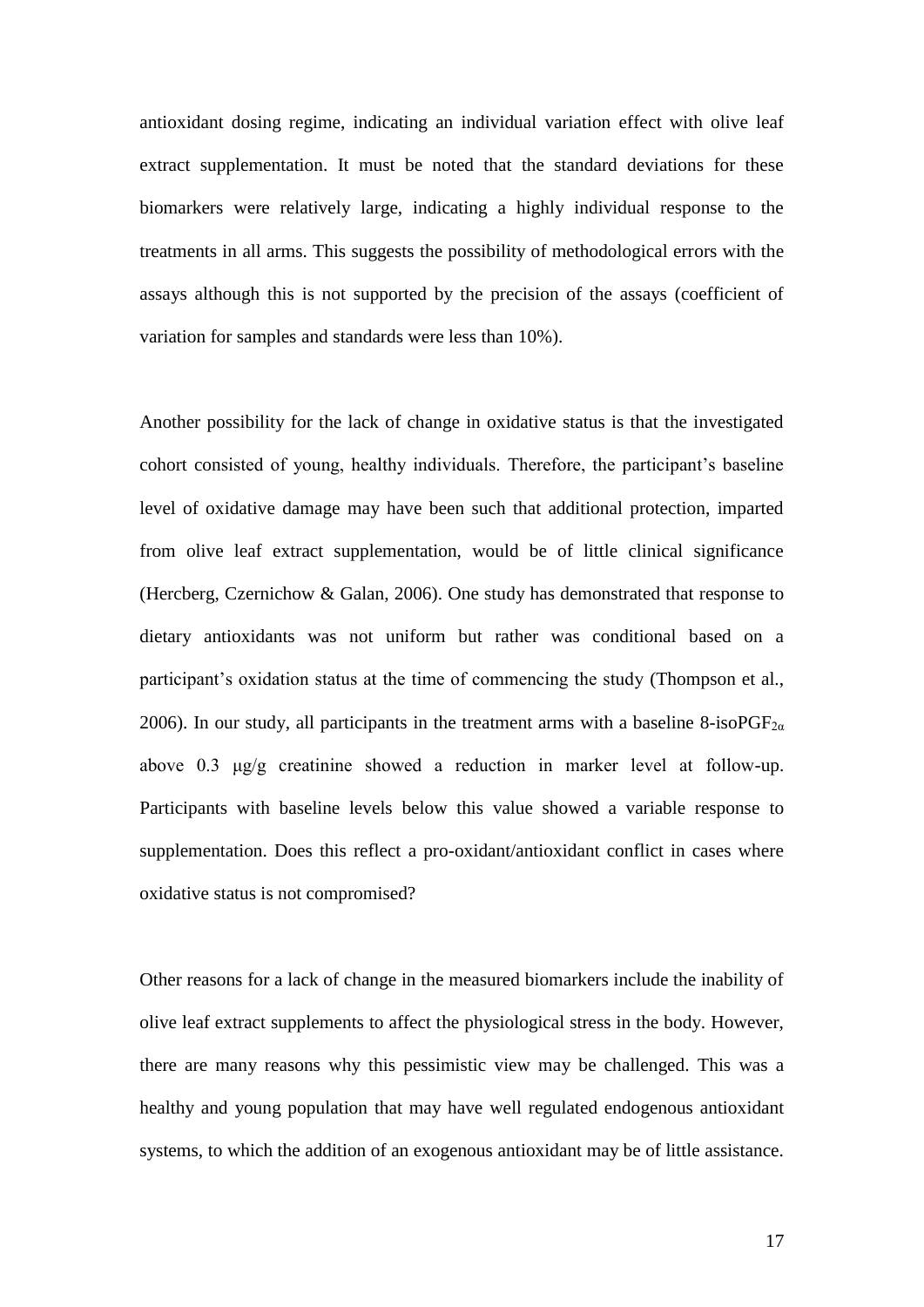Therefore, one cannot rule out that in a diseased, or immune compromised cohort, olive leaf extract supplement antioxidants could be beneficial. Another explanation is that of a poorly designed urine collection protocol. It is reported that excretion rates of biophenol metabolites are greatest at 2 hours (Scalbert & Williamson, 2000). It could be that any antioxidant effect occurs within this initial 2 hour period after supplementation, and therefore a change in the markers would not have been seen unless urine samples were examined within this time frame. In the current study, participants were not supplemented with an acute dose; rather supplementation lasted for 28 days. Levels of the olive leaf extract biophenols may have accumulated in the body and reached a steady state level over the experimental period. Hence, this proposed 2 hour excretion time may not hold true for chronic supplementation. No data were identified to explain this possibility, and therefore is an area that requires further investigation.

Another potential confounder for this study is that of varied compliance. Of particular interest are the results between the two dosage forms. No significant differences were seen between the capsule and liquid groups for the selected biomarkers, even though compliance was much greater for the capsule group. It may be that the capsule dosage form was less bioavailable or that this supplement was physiologically less active as presented in this form. As compliance was poorer for the liquid supplement, yet showed the same results as the capsule, the reverse may be said: the liquid supplement could be more bioavailable and physiologically active. If this liquid olive leaf extract supplement was taken at the recommended dosage, a change in oxidative status may have been observed. Nevertheless the dosage used was that recommended by the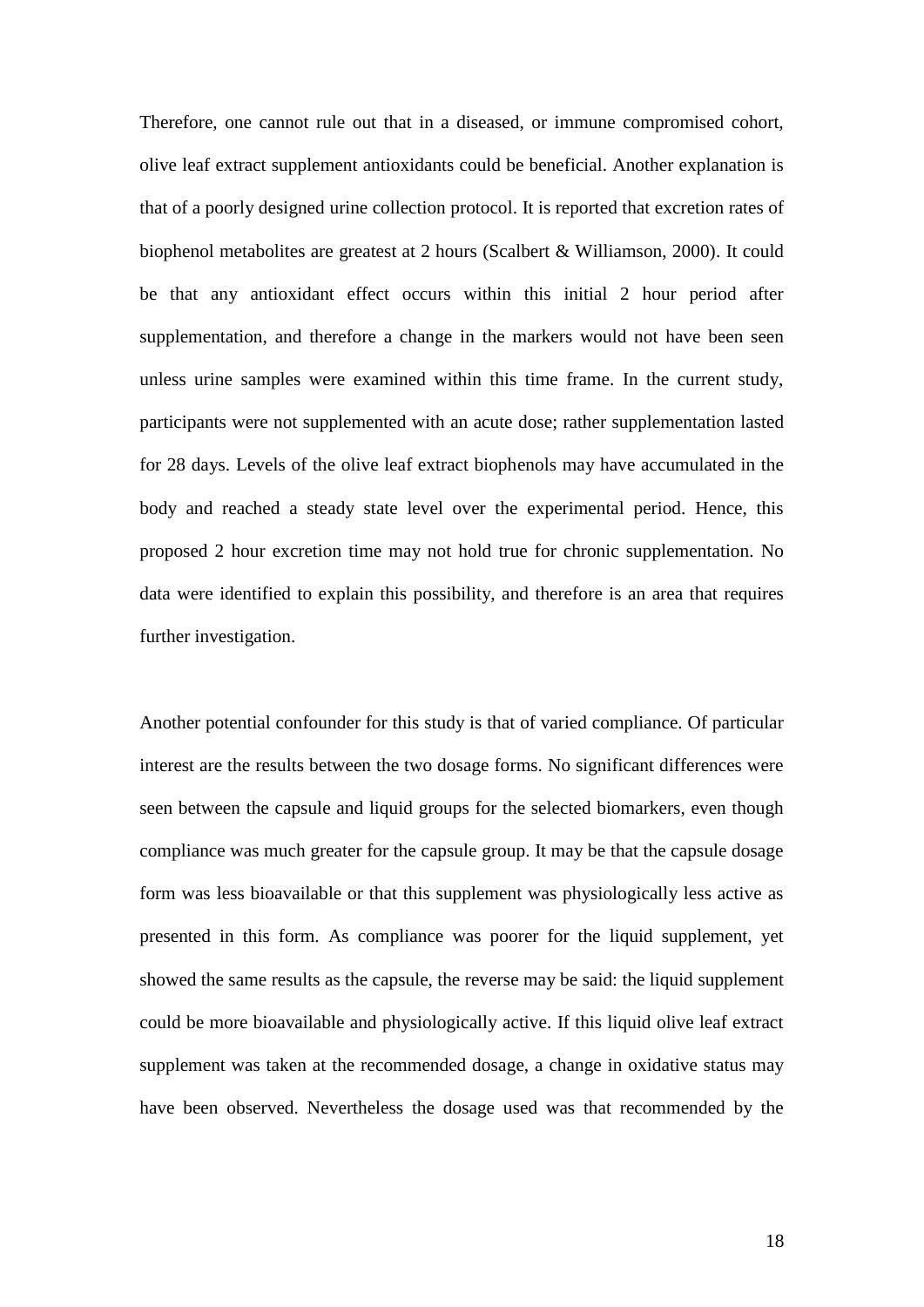manufacturers. It could be that the dosage was not high enough for an appreciable level of change to occur.

The interpretation of changes in biomarker levels is also crucial in the analysis of results. For example, an increase in 8-OHdG following antioxidant supplementation is presently interpreted as an increase in oxidative stress. However, it could be that the antioxidant is in fact stimulating repair of the DNA, in reality decreasing oxidative stress, and therefore more 8-OHdG is excreted and observed in the urine. The reverse is also true: a decrease in urinary 8-OHdG might indicate a decrease in antioxidant defence, and therefore an increase in oxidative stress. This could be interpreted as a decrease in oxidative stress, when the reverse is true (Halliwell, 2000).

Biophenols may exert a local antioxidant action in the gastrointestinal tract (Covas et al., 2006). The actual mechanism of antioxidant action is pH dependent and thus may differ between parts of the body (Lemanska et al., 2001). Indeed, mistaking correlation for causation is common (Halliwell, 1999) and it is possible that the beneficial effects of biophenols may involve mechanisms outside antioxidant action. Any health benefits and antioxidant action could be correlated with the real protective effect and the need to look beyond the antioxidant action of biophenols for their bioactivity has been highlighted (Nurmi et al., 2006; Yang, Kong & Zhang, 2007).

#### Method related issues

Confounders and compliance to experimental protocol are major hurdles in nutritional studies and this trial was no exception. Confounders were carefully documented and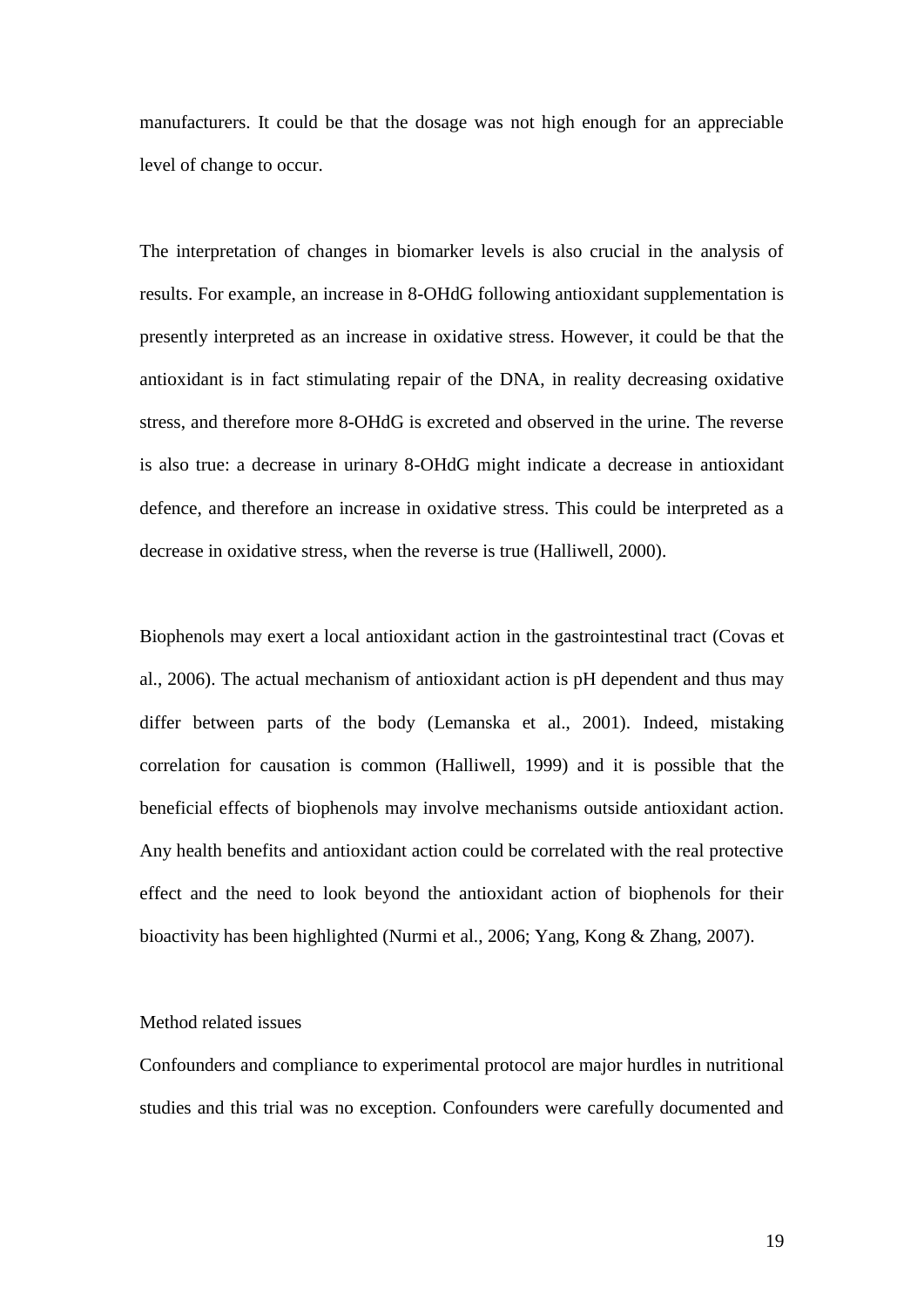controlled during analysis to prevent compromising the results, as was compliance carefully documented.

Study participants were screened and found to be free of all major diseases, food intolerances and pregnancy. Participants were all over the age of 17 years and age did not pose a significant difference in the participants' characteristics between the groups. Weight and body mass index were found to be significant between the groups (Table 1). This was due to one obese individual, and therefore is unlikely to compromise the study results. All study participants reported as non-smokers.

Study participants responded positively to the Health Evaluation completed at baseline and were therefore deemed satisfied with their health. Responses to stimuli regarding general energy and health, as measured on a Likert scale, were found not to be significantly different between the groups either at baseline or follow-up.

During a supplemental protocol, monitoring of food intake during the study period is essential to ensure that any effects, or changes from baseline observed, are in fact caused by the supplement and not from a change in dietary intake (Kendall, Batterham, Prenzler, Robards & Ryan., 2008). As such, three day food diaries were used at baseline and follow-up to assess the subject's average nutrient consumption. These were used to compare intakes between subjects within a group, and also to compare intakes between groups over the study period. While dietary collection techniques do suffer from factors such as seasonal variation and participant bias (Bingham, 1991; Bingham et al., 1994; Blake, Guthrie & Smiciklaswright, 1989; Callewaert et al., 2006; Haschke et al., 2007; Ma et al., 2006; Macdiarmid &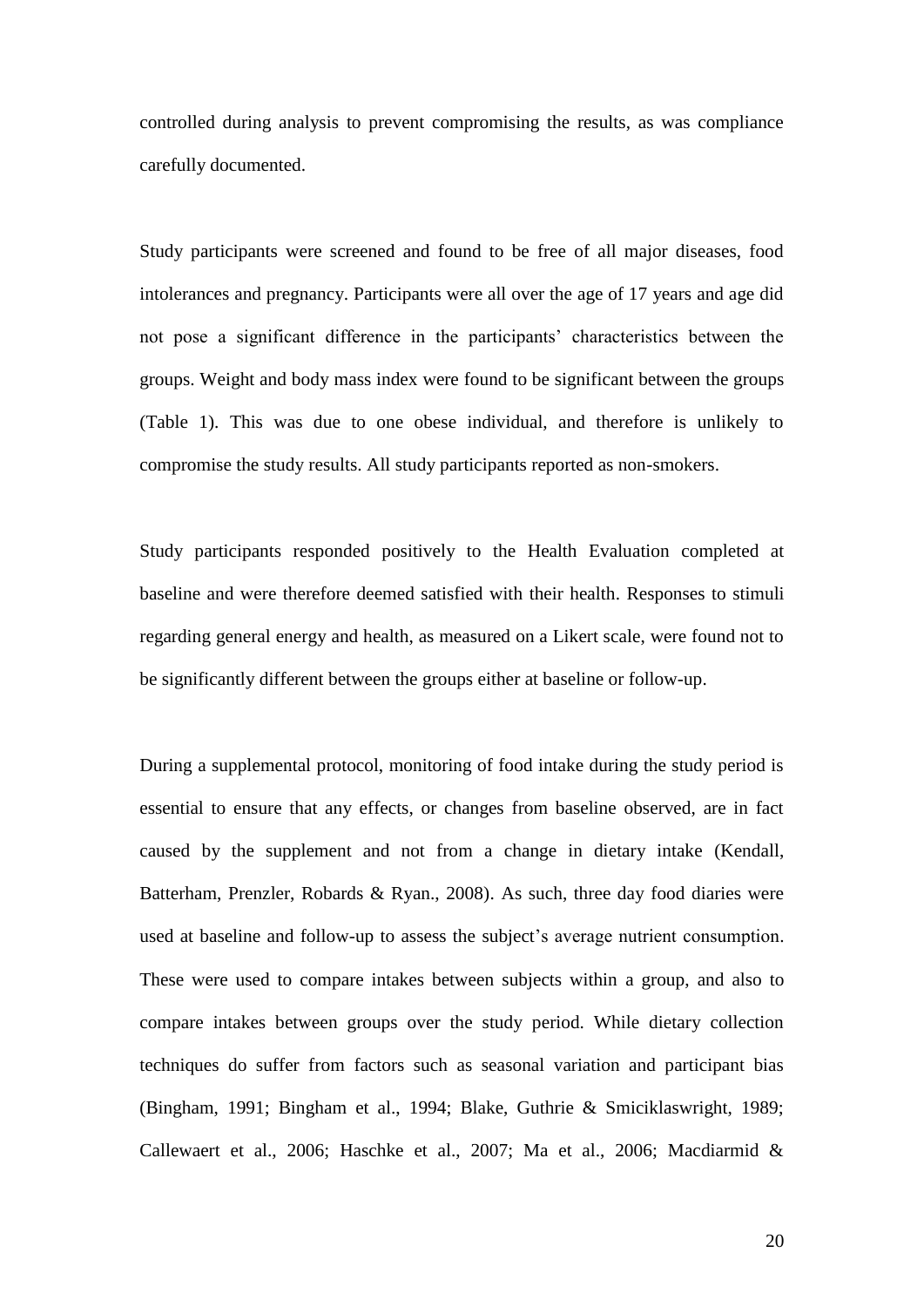Blundell, 1997; Rebro, Patterson, Kristal & Cheney, 1998; Sasaki et al., ; Sircar & Subbaiah, 2007; Wood et al., 2006), the three day food diary was considered the most appropriate tool due to its ability to assess intake over a number of days, allow specification of amount consumed and food preparation technique, as well as documentation of weekend eating patterns. The mini food frequency questionnaire (Supplement) that was administered at baseline, supplemented the three day food diary by allowing participants to report their usual intake of foods and beverages known to contain high levels of phenolic compounds.

Analysis of the three day food diaries revealed a statistically significant time effect for carbohydrate consumption over the study period (Table 2); however, no other noteworthy differences in intake were found. The change in carbohydrate consumption was approximately 30 g which equates to the amount of carbohydrate in a bread roll and is unlikely to be of clinical significance. Additionally, the result should be viewed in the context of the raw data undergoing multiple statistical tests during analysis, leading to a higher risk of a type 1 error. These results indicate that study participants consumed a reasonably similar diet over the study period; as many of the subjects were in their first year of university, and lived in catered on-campus accommodation, similar diets may be expected. Also, subjects were close in age and therefore were likely to recall eating habits socially acceptable for this age group (Scagliusi, Polacow, Artioli, Benatti & Lancha, 2003).

Compliance to the supplemental protocol was monitored by both subjective participant recall and by counting the number of doses consumed. Participant compliance to the supplementation protocol over the course of 28 days varied. Those

21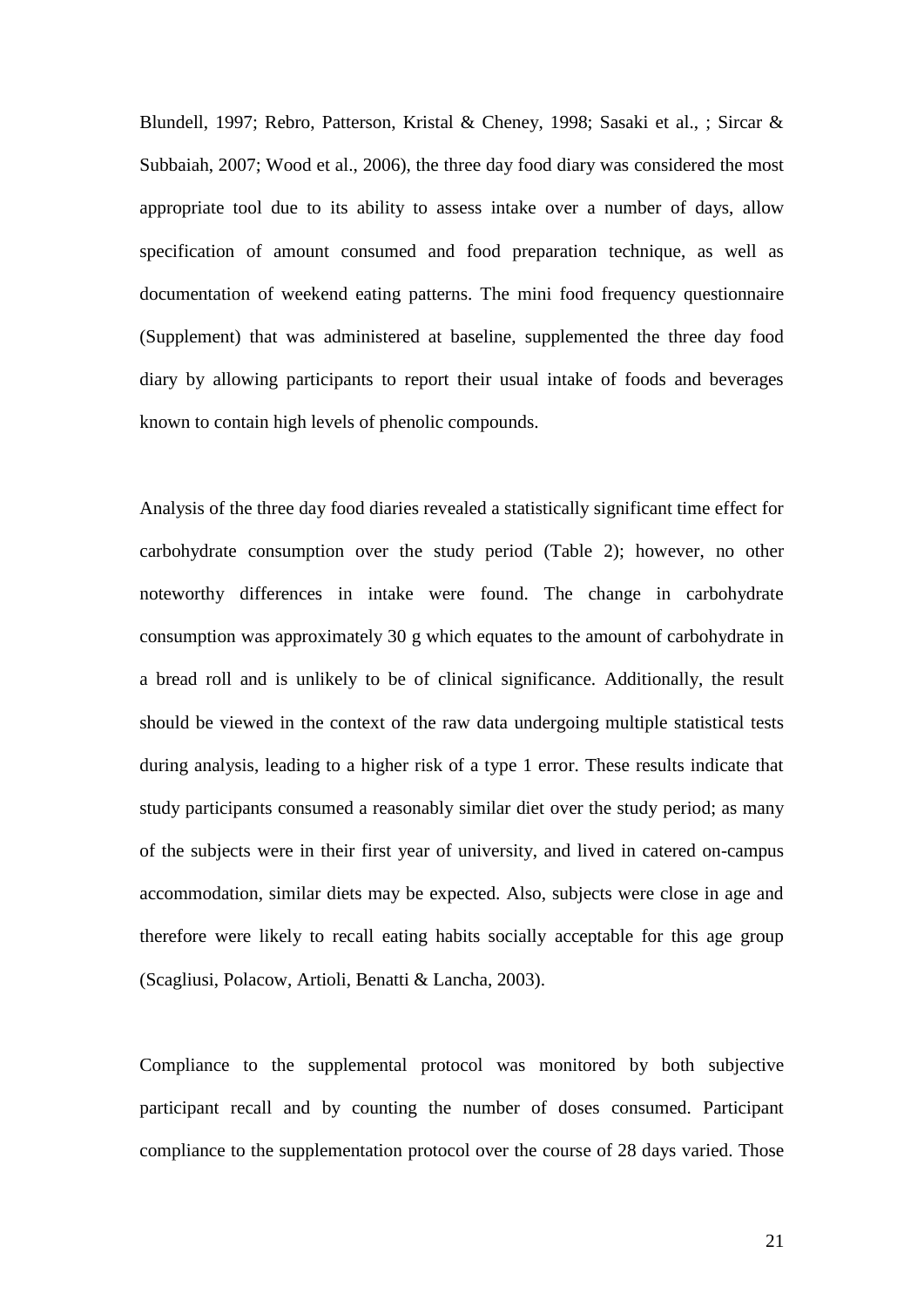participants randomised to the capsule group showed a very high compliance at 97% indicating that participants closely adhered to the supplementation of one capsule three times per day. With a protocol of 5 mL three times per day, the liquid supplement and control groups however were not as compliant at 79% and 70%, respectively. This may be due to the characteristics of the individuals randomised to these protocols, though many participants reported the taste and texture (or mouthfeel) of the liquid supplement and placebo as challenging. In fact, a number of participants verbally reported that they would have preferred to be randomised to the capsule supplement, and believed they would have been more compliant taking a capsule supplement. As this trial did not employ a cross-over design, it cannot be known if a higher compliance to the capsule, and a lower adherence to the liquid/control supplements, is universally the case, or just applicable to this population (Peat, Mellis, Williams, & Xuan, 2001).

Another reason why compliance in the liquid and control groups was comparatively lower could have been related to the identification of the placebo. While care was taken to ensure the control and liquid supplements had a similar appearance, texture and taste, the study participants reported a difference between the two treatments. As the cohort enrolled in this study were a class of university students, and a 'tight knit' group, talking about the supplements was inevitable. While this may have been an advantage in increasing compliance due to a peer pressure effect, it may also have been a disadvantage in the discovery of the placebo and therefore a poorer compliance due to lesser perceived gain experienced by the control group. Therefore, in the future, more careful consideration of cohorts is necessary.

#### Acknowledgements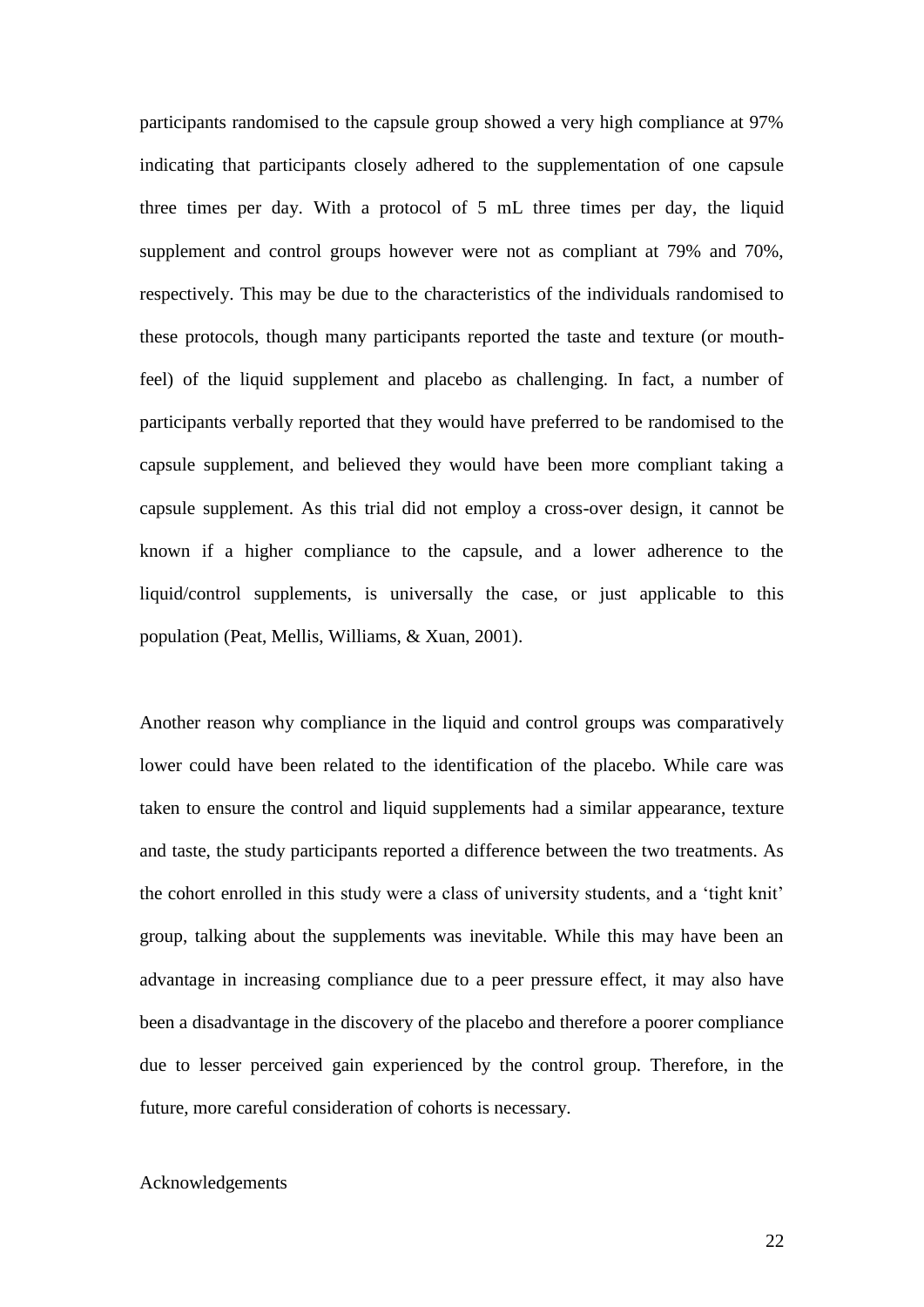The provision of a scholarship (MK) by the EH Graham Centre, Charles Sturt University is gratefully acknowledged.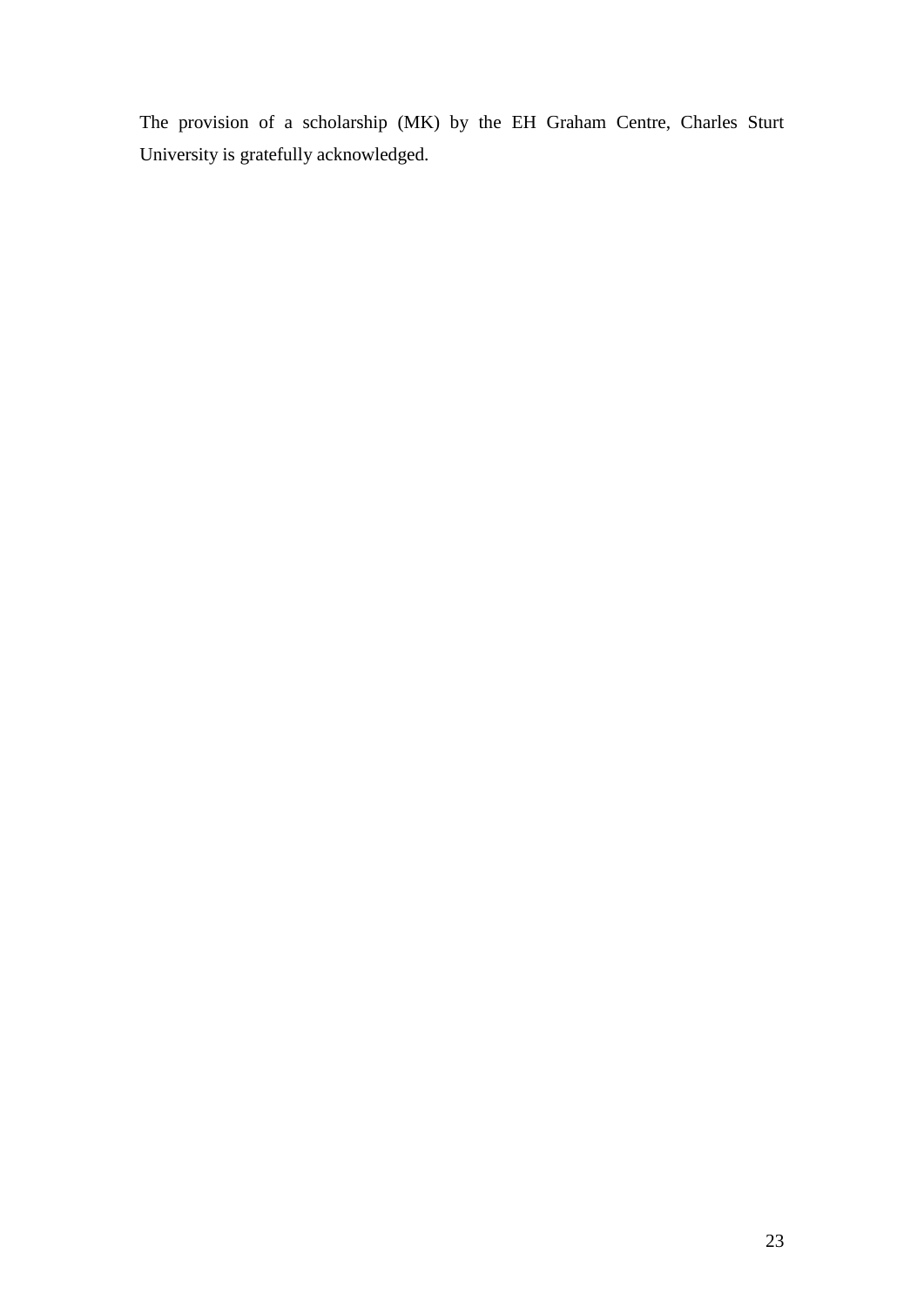| Parameter     | Normal<br>range | Mean $\pm$<br>SD of<br>group | Control<br>$(n=10)$      | Capsule<br>$(n=14)$ | Liquid<br>$(n=12)$       | P value, 3<br>groups<br>(ANOVA) |
|---------------|-----------------|------------------------------|--------------------------|---------------------|--------------------------|---------------------------------|
| Age (years)   |                 | $20.2+$<br>3.0               | $19.7 \pm$<br>2.1        | $19.4 \pm$<br>1.7   | 21.6±<br>4.4             | 0.159                           |
| Weight (kg)   |                 | $70.5 \pm$<br>16.8           | 62.3 <sub>±</sub><br>8.8 | $80.1\pm$<br>20.4   | $66.2+$<br>11.7          | 0.015                           |
| BMI $(kg/m2)$ | $20 - 25$       | $23.2+$<br>4.4               | $21.2\pm$<br>2.6         | $25.8+$<br>5.5      | 21.9 <sub>±</sub><br>2.5 | $0.015*$                        |

**Table 1: Baseline characteristics of participants (n=36)**

 $\frac{1}{\frac{1}{1000}}$  × BMI of the capsule group was skewed due to one individual (BMI: 41.0 kg/m<sup>2</sup>)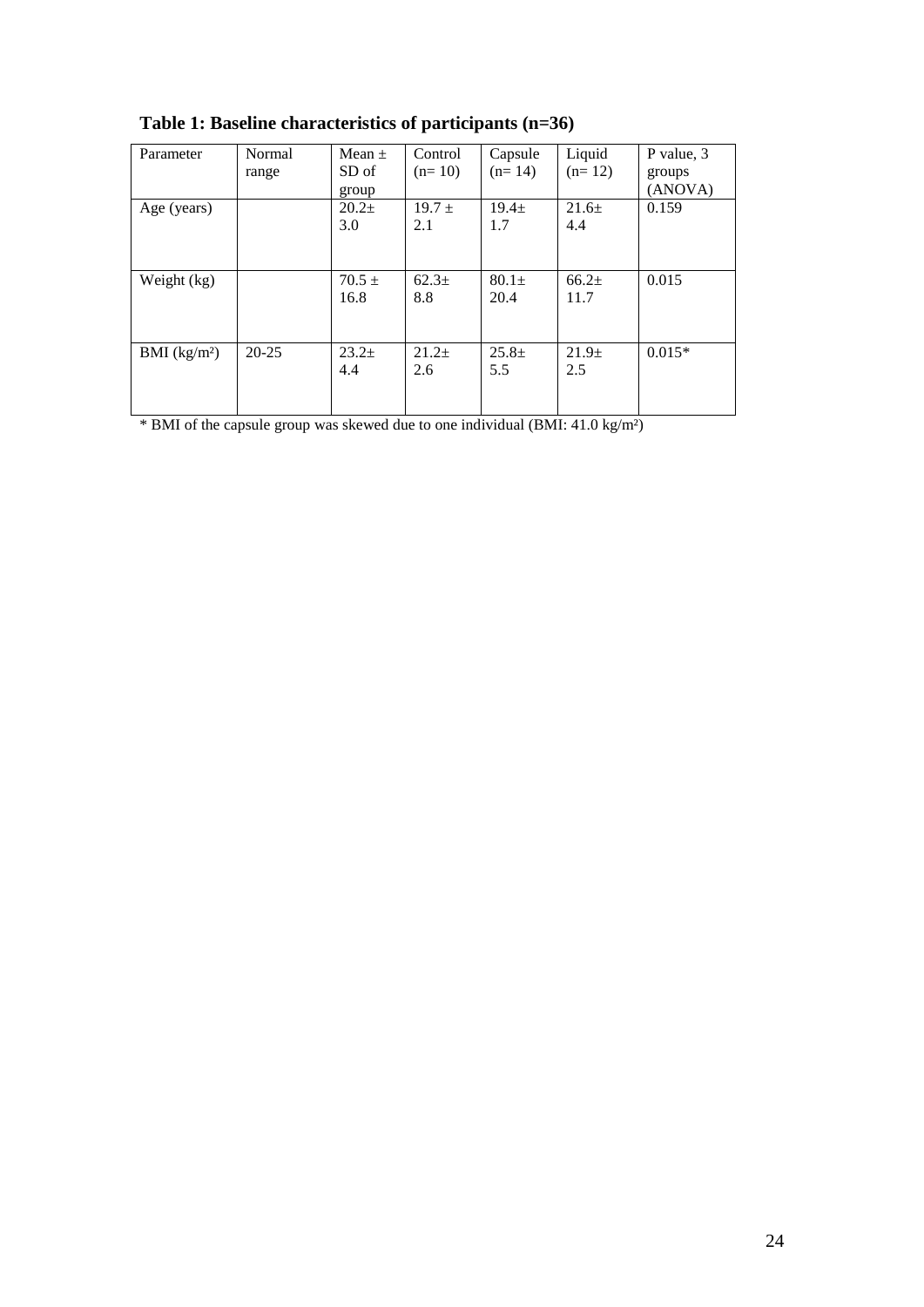|                 |                      | NRV*          | Control $(n=10)$ | Capsule $(n=14)$ | Liquid $(n=12)$ |
|-----------------|----------------------|---------------|------------------|------------------|-----------------|
| <b>Baseline</b> | Energy (kJ)          |               | $10373 \pm 2818$ | 11589±2584       | 11902±3060      |
|                 | $CHO^{\wedge}(g)$    |               | $306 \pm 72$     | $326 \pm 105$    | $352 + 92$      |
|                 | Fat $(g)$            |               | $89 + 34$        | $98 + 25$        | $96 + 27$       |
|                 | Protein (g)          | 45-65 $g/day$ | $91 \pm 36$      | $100 \pm 24$     | $95 + 31$       |
|                 | Alcohol $(g)$        |               | 10±12            | $23 + 28$        | $24 + 37$       |
|                 | Dietary fibre (g)    | 22-30 $g/day$ | $21\pm7$         | $22 + 7$         | $24 + 8$        |
| Follow-up       | Energy (kJ)          |               | 9956±2662        | $10620 \pm 3683$ | 11151±4040      |
|                 | $\overline{CHO}$ (g) |               | $270 \pm 76$     | $305 \pm 126$    | 324±117         |
|                 | Fat $(g)$            |               | $88 + 28$        | $84 + 36$        | $85 + 25$       |
|                 | Protein $(g)$        | 45-65 $g/day$ | $95 + 31$        | $90 \pm 36$      | $93 + 27$       |
|                 | Alcohol $(g)$        |               | $11 \pm 16$      | $26 + 28$        | $30+43$         |
|                 | Dietary fibre (g)    | 22-30 $g/day$ | $38 + 57$        | $21\pm9$         | $22 + 7$        |

**Table 2:** Mean Dietary Intake for Subjects (n=36) at baseline and follow-up

\* NRV: Nutrient Reference Value

^ CHO: Carbohydrate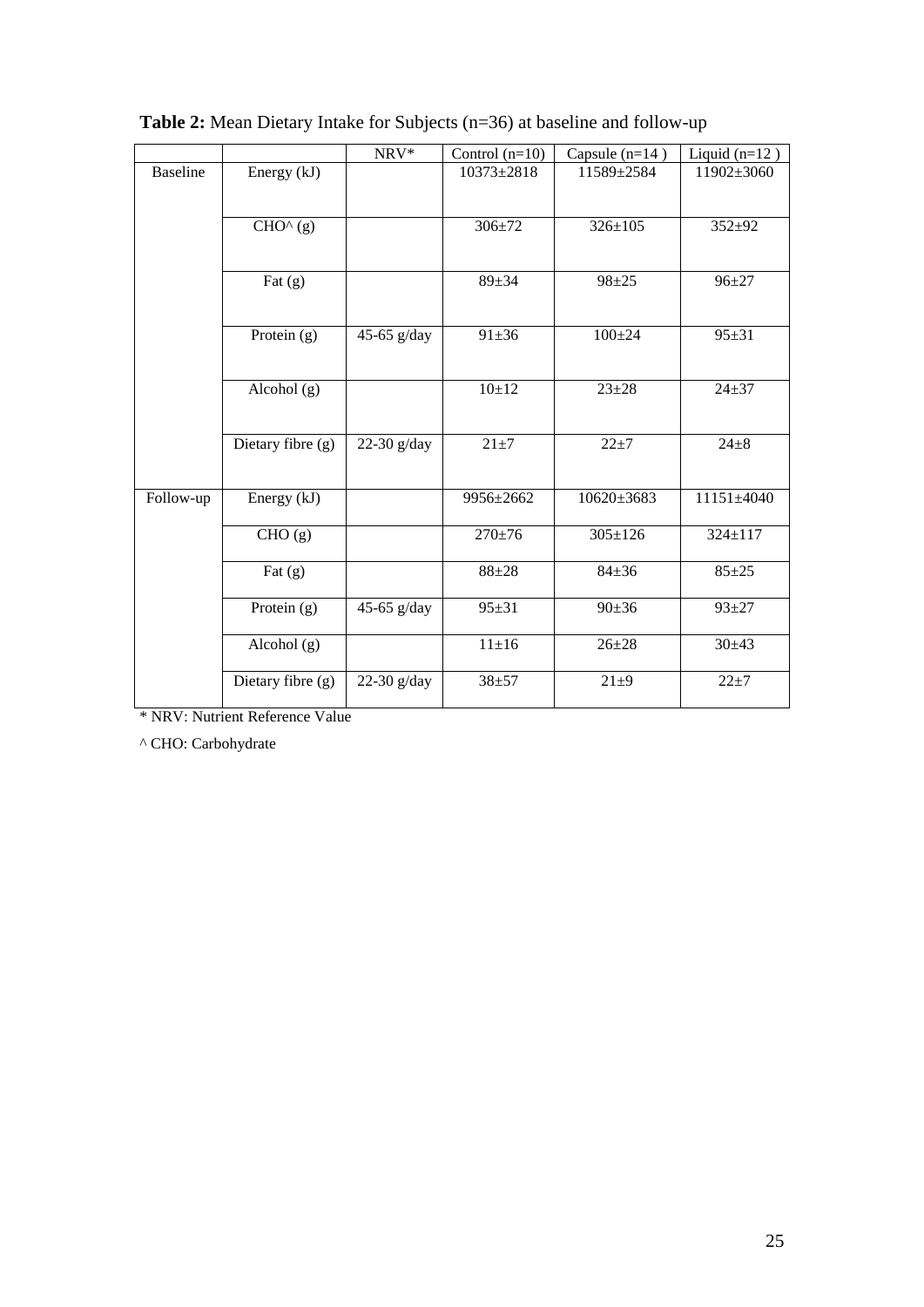| Measure                       | Change control     | Change            | Change        | Time  | Group | Time x group      |
|-------------------------------|--------------------|-------------------|---------------|-------|-------|-------------------|
|                               |                    | liquid            | tablet        | (P)   | (P)   | interaction $(P)$ |
| 8-isoPGF <sub>2<i>a</i></sub> | $-0.021 \pm 0.192$ | $0.074 \pm 0.324$ | $0.010+0.174$ | 0.605 | 0.049 | 0.632             |
| creatinine                    |                    |                   |               |       |       |                   |
| 8-OHdG                        | $-2.29 \pm 1.88$   | $2.95 + 8.49$     | $0.85 + 2.51$ | 0.688 | 0.744 | 0.249             |
| Folin-Ciocalteu               | $-80+218$          | $-216+610$        | $-10+302$     | 0.153 | 0.390 | 0.457             |

**Table 3: Repeated measures analysis of variance using Wilks Lambda**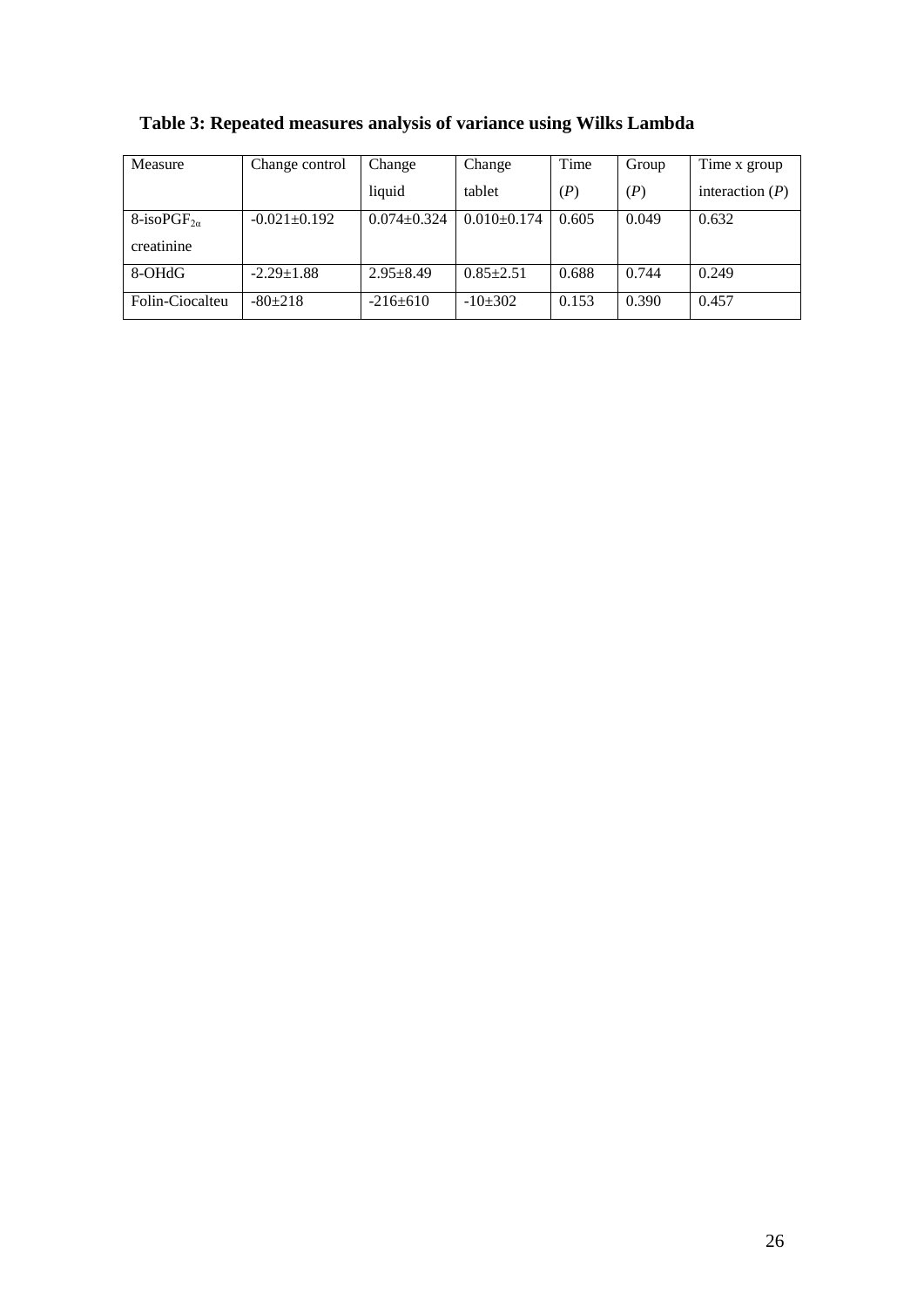# **Table 4: Subject Outliers**

| <b>Test</b>                      | Subject number |
|----------------------------------|----------------|
| 8-iso $PGF_{2\alpha}$ Baseline   | 36             |
| 8-isoPGF <sub>2a</sub> Follow-up | 13, 25         |
| 8-OHdG Baseline                  | 1, 3, 5, 30    |
| 8-OHdG Follow-up                 | 29             |
| Folin-Ciocalteu Baseline         | 17, 29, 32     |
| Folin-Ciocalteu Follow-up        | 12             |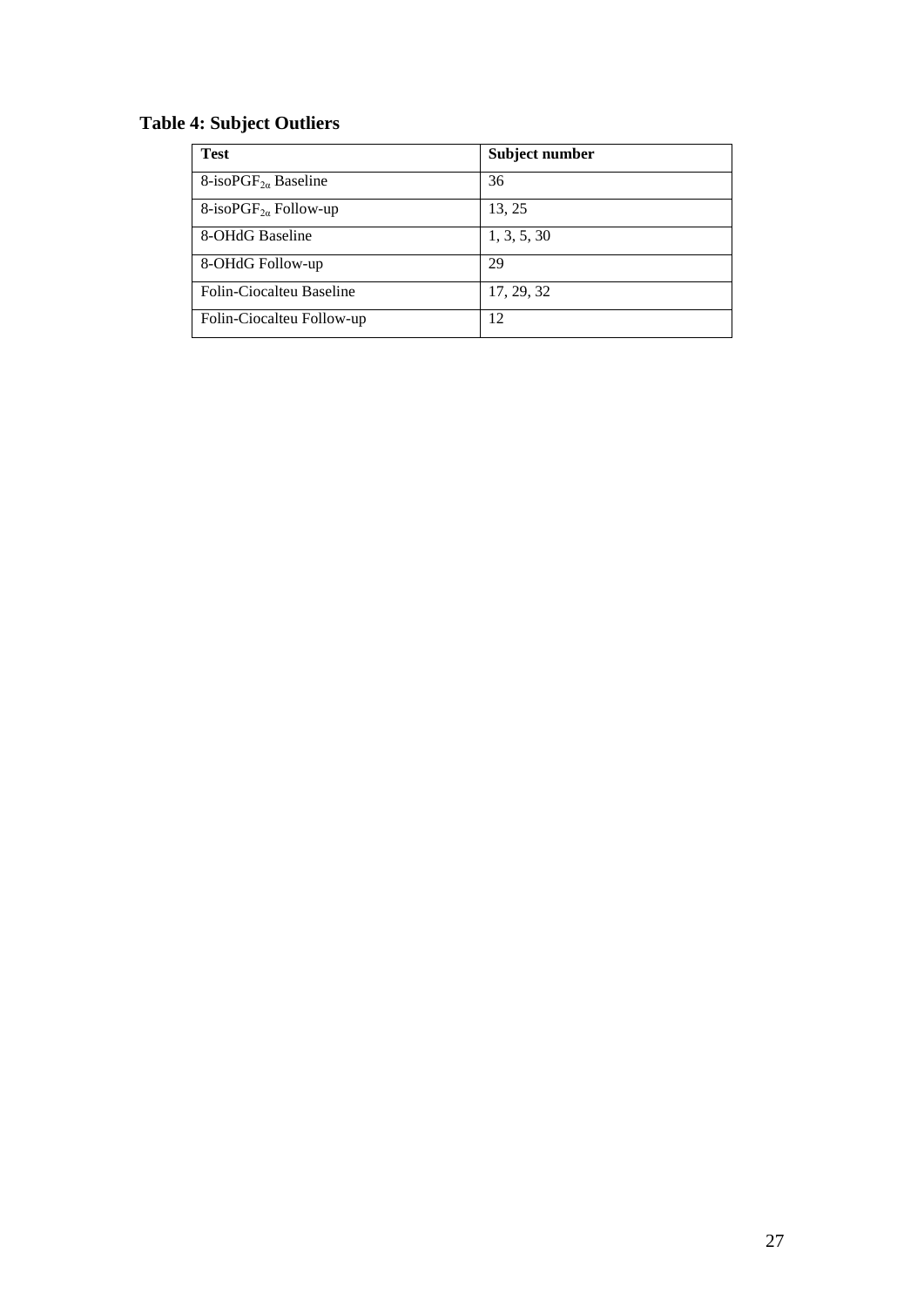**Figure 1:** Urinary creatinine for subjects (n= 36) at baseline and follow-up (CV: 1-7%). Participants were assigned to treatments as placebo (Subjects 1-10), capsule (Subjects 11-24) and liquid (subjects 25-36)

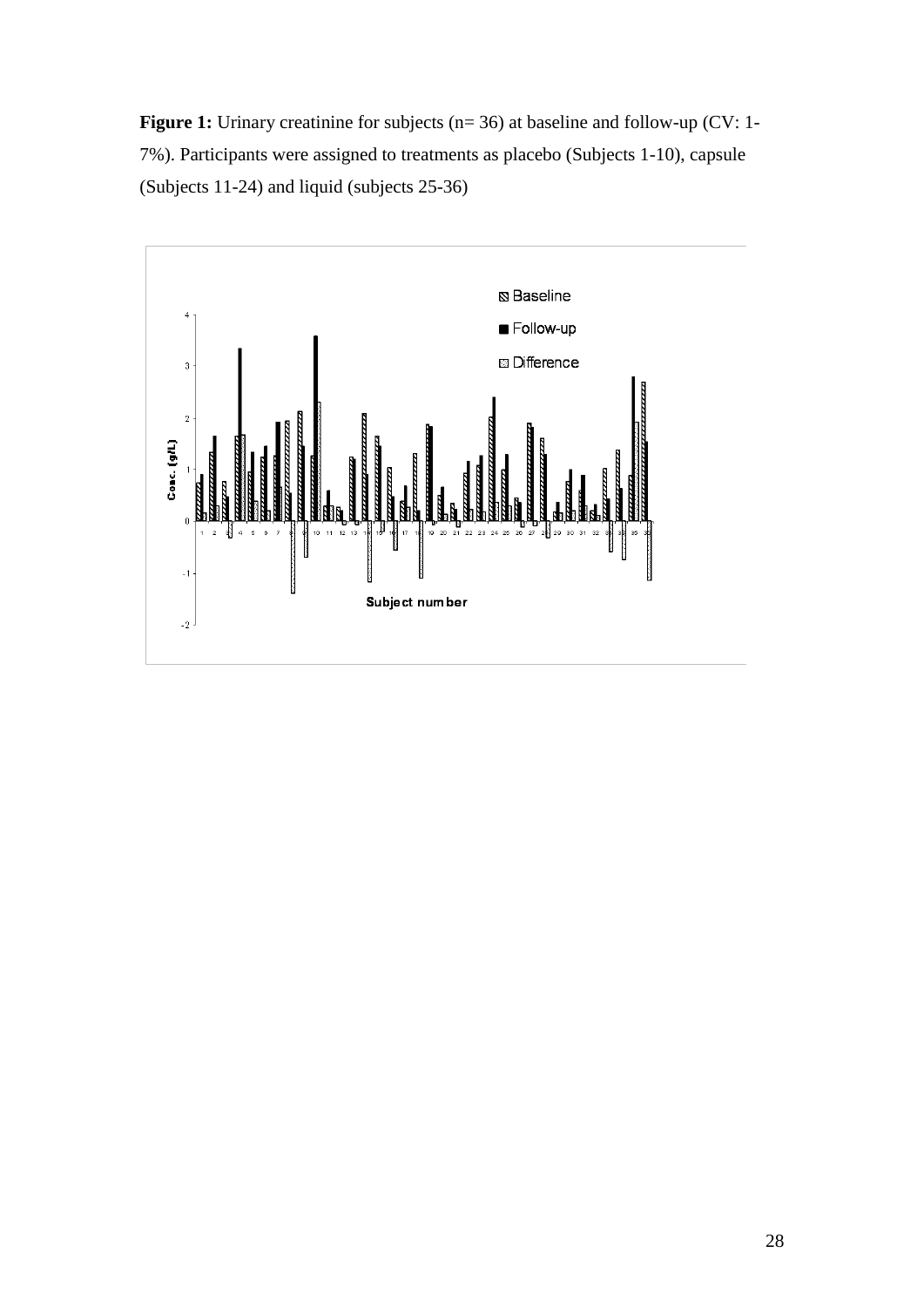**Figure 2:** Urinary 8-iso $PGF_{2\alpha}$  normalised to creatinine for subjects (n= 36) at baseline and follow-up. Participants were assigned to treatments as placebo (Subjects 1-10), capsule (Subjects 11-24) and liquid (subjects 25-36)

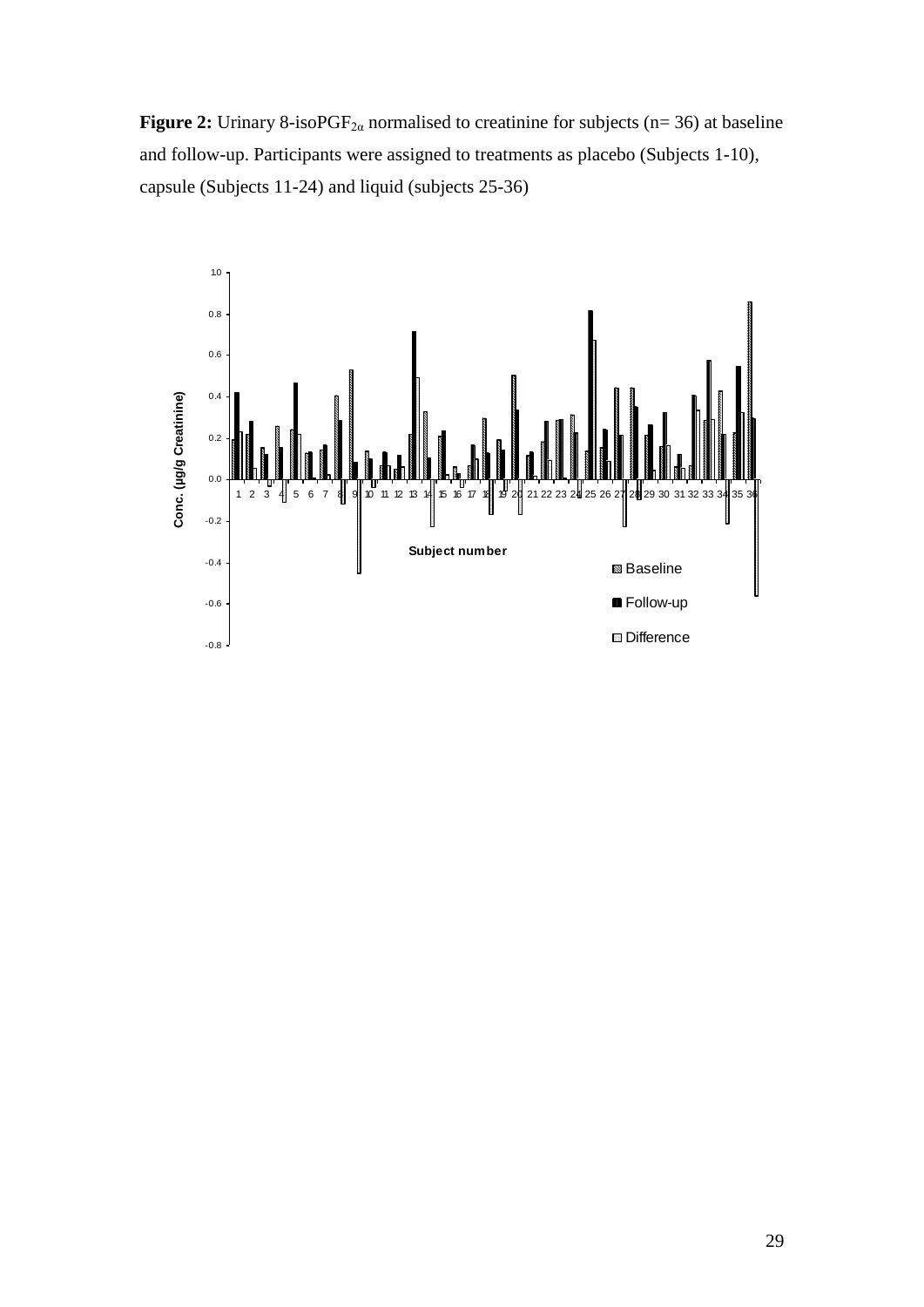**Figure 3:** Urinary 8-OHdG normalised to creatinine for subjects (n= 18) at baseline and follow-up. Participants were assigned to treatments as placebo (Subjects 1-6), capsule (Subjects 11-16) and liquid (subjects 25-30)

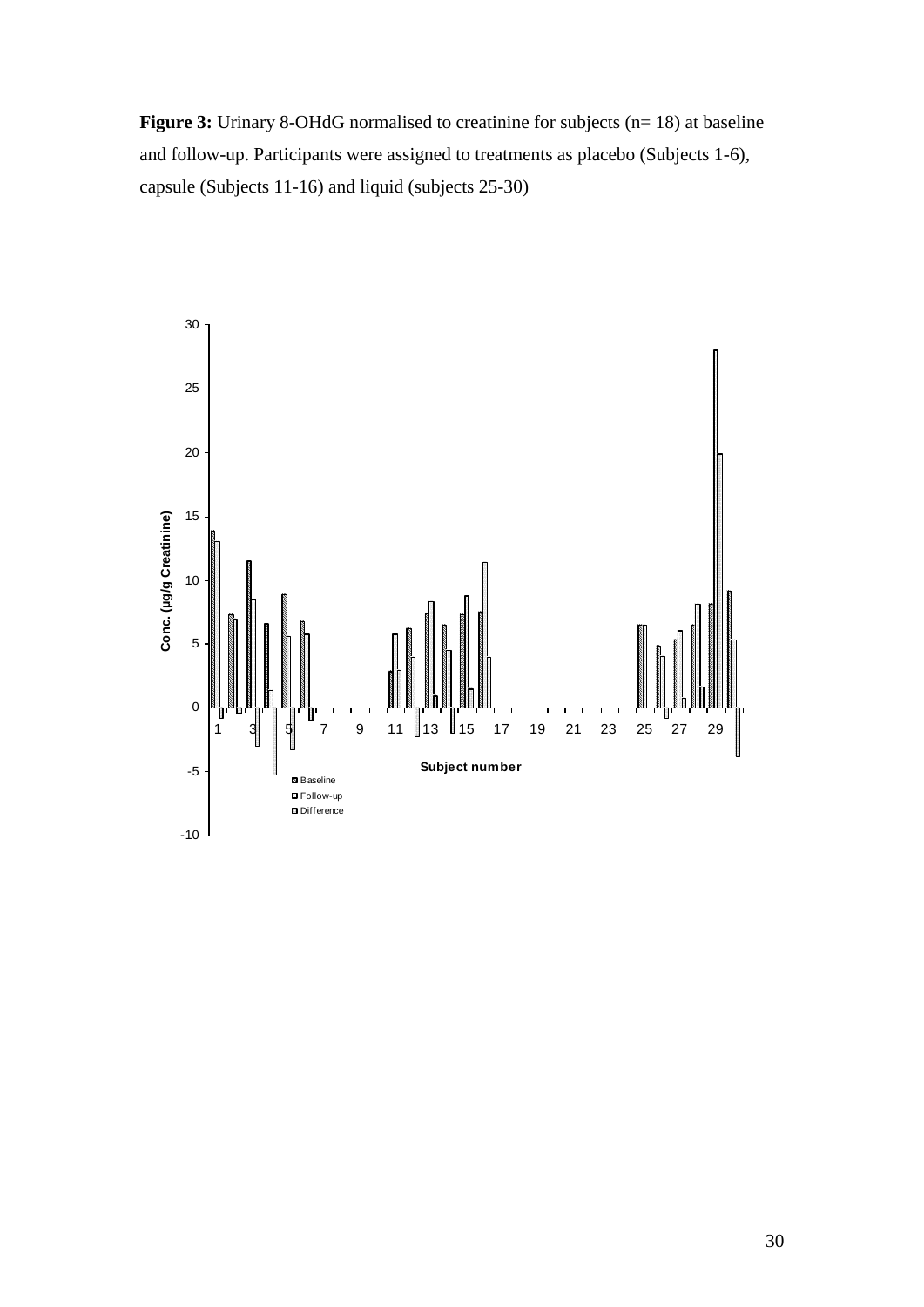**Figure 4:** Urinary Folin-Ciocalteu normalised to creatinine for subjects (n= 36) at baseline and follow-up. Participants were assigned to treatments as placebo (Subjects 1-10), capsule (Subjects 11-24) and liquid (subjects 25-36)

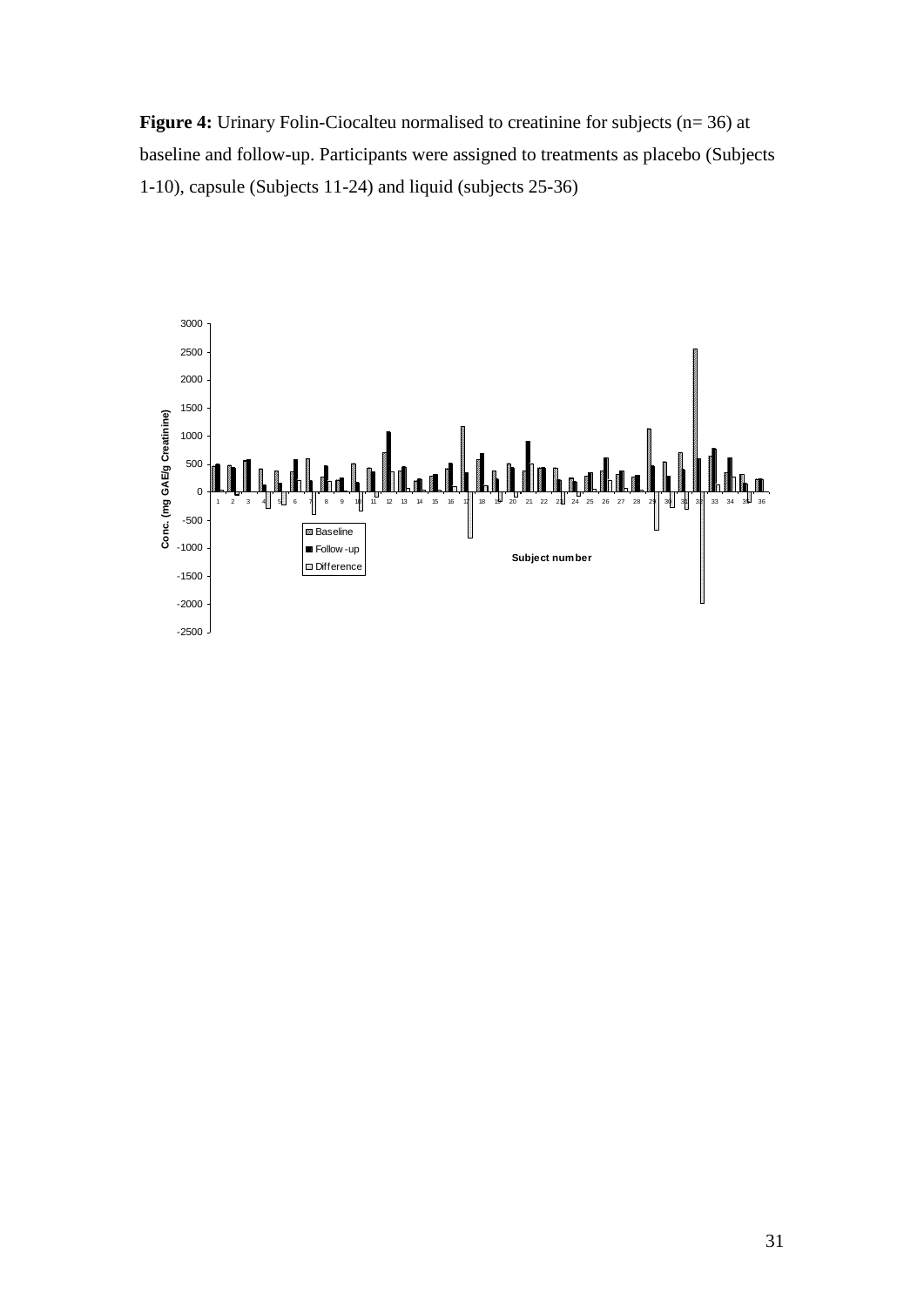#### Reference List

Andreadou, I., Iliodromitis, E. K., Mikros, E., Constantinou, M., Agalias, A., Magiatis, P., Skaltsounis, A. L., Kamber, E., Tsantili-Kakoulidou, A., & Kremastinos, D. T. (2006). the olive constituent oleuropein exhibits anti-ischemic, antioxidative, and hypolipidemic effects in anesthetized rabbits. *Journal of Nutrition*, *136*, 2213-2219.

Andreadou, I., Sigala, F., Iliodromitis, E. K., Papaefthimiou, M., Sigalas, C., Aligiannis, N., Savvari, P., Gorgoulis, V., Papalabros, E., & Kremastinos, D. T. (2007 ). acute doxorubicin cardiotoxicity is successfully treated with the phytochemical oleuropein through suppression of oxidative and nitrosative stress. *Journal of Molecular and Cellular Cardiology*, *42*, 549-558.

Baxter, G. F. (2000). increased formation of f-2-isoprostanes in patients with severe heart failure commentary. *Heart*, *84*, 440.

Benavente-Garcia, O., Castillo, J., Lorente, J., Ortuno, A., & Del Rio, J. A. (2000). antioxidant activity of phenolics extracted from olea europaea l-leaves. *Food Chemistry*, *68*, 457-462.

Bingham, S. A. (1991). limitations of the various methods for collecting dietary-intake data. *Annals of Nutrition and Metabolism*, *35*, 117-127.

Bingham, S. A., Gill, C., Welch, A., Day, K., Cassidy, A., Khaw, K. T., Sneyd, M. J., Key, T. J. A., Roe, L., & Day, N. E. (1994). comparison of dietary assessment methods in nutritional epidemiology weighed records v 24-h recalls, food-frequency questionnaires and estimated-diet records. *British Journal of Nutrition*, *72*, 619-643.

Blake, A. J., Guthrie, H. A., & Smiciklaswright, H. (1989). accuracy of food portion estimation by overweight and normal-weight subjects. *Journal of the American Dietetic Association*, *89*, 962-964.

Boyle, S. P., Dobson, V. L., Duthie, S. J., Hinselwood, D. C., Kyle, J. A. M., & Collins, A. R. (2000). bioavailability and efficiency of rutin as an antioxidant: a human supplementation study. *European Journal of Clinical Nutrition*, *54*, 774-782.

Briante, R., Patumi, M., Terenziani, S., Bismuto, E., Febbraio, F., & Nucci, R. (2002). olea europaea l. leaf extract and derivatives: antioxidant properties. *Journal of Agricultural and Food Chemistry*, *50*, 4934-4940.

Callewaert, D. M., Mcgowen, R., Godshalk, K., & Gupta, S. (2006). impact of glucuronide conjugates of isoprostanes in human urine on the assessment of oxidative stress. *Prostaglandins & Other Lipid Mediators*, *79*, 172.

Coni, E., Di Benedetto, R., Di Pasquale, M., Masella, R., Modesti, D., Mattei, R., & Carlini, E. A. (2000). protective effect of oleuropein, an olive oil biophenol, on low density lipoprotein oxidizability in rabbits. *Lipids*, *35*, 45-54.

Covas, M. I., Ruiz-Gutierrez, V., De La Torre, R., Kafatos, A., Lamuela-Raventos, R. M., Osada, J., Owen, R. W., & Visioli, F. (2006). minor components of olive oil: evidence to date of health benefits in humans. *Nutrition Reviews*, *64*, S20-S30.

Cracowski, J. L., Tremel, F., Marpeau, C., Baguet, J. P., Stanke-Labesque, F., Mallion, J. M., & Bessard, G. (2000). increased formation of f-2-isoprostanes in patients with severe heart failure. *Heart*, *84*, 439-440.

Cutler, R.G.; Rodriguez, H. (eds) *Critical Reviews of Oxidative Stress and Aging*, Volume 2. World Scientific Publishing, Singapore: 2003..

Halliwell, B. (1999). establishing the significance and optimal intake of dietary antioxidants: the biomarker concept. *Nutrition Reviews*, *57*, 104-113.

Halliwell, B. (2000). why and how should we measure oxidative dna damage in nutritional studies?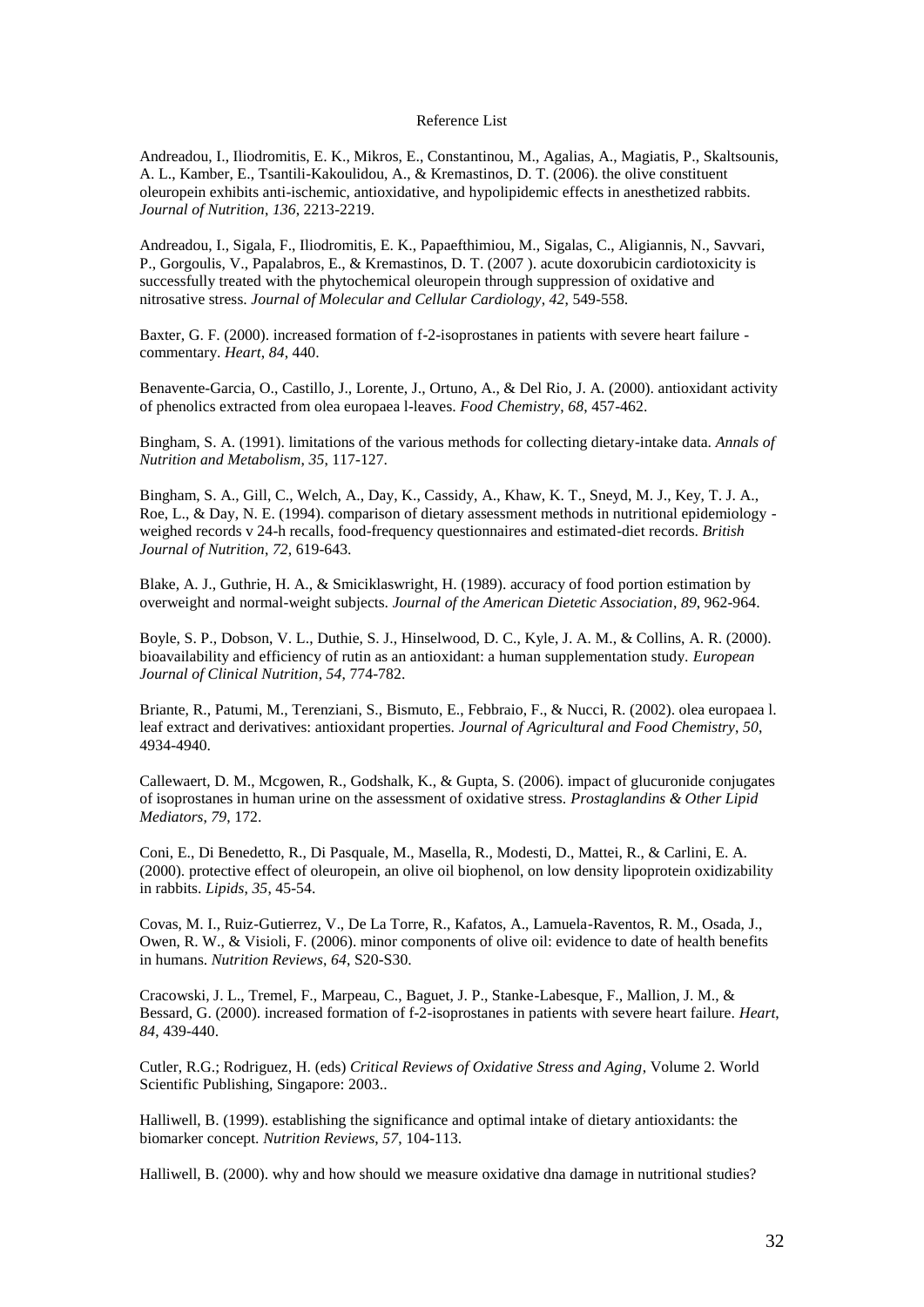how far have we come? *American Journal of Clinical Nutrition*, *72*, 1082-1087.

Halliwell, B., Whiteman, M. (2004). measuring reactive species and oxidative damage in vivo and in cell culture: how should you do it and what do the results mean? *British Journal of Pharmacology*, *142*, 231-255.

Hamdi, H. K., Castellon, R. (2005). oleuropein, a non-toxic olive iridoid, is an anti-tumor agent and cytoskeleton disruptor. *Biochemical and Biophysical Research Communications*, *334*, 769-778.

Harnack, L., Block, G., Subar, A., & Lane, S. (1998). cancer prevention-related nutrition knowledge, beliefs, and attitudes of us adults: 1992 nhis cancer epidemiology supplement. *Journal of Nutrition Education*, *30*, 131-138.

Haschke, M., Zhang, Y. L., Kahle, C., Klawitter, J., Korecka, M., Shaw, L. M., & Christians, U. (2007). hplc-atmospheric pressure chemical ionization ms/ms for quantification of 15-f-2t-isoprostane in human urine and plasma. *Clinical Chemistry*, *53*, 489-497.

Hercberg, S., Czernichow, S., & Galan, P. (2006). antioxidant vitamins and minerals in prevention of cancers: lessons from the su.vi.max study. *British Journal of Nutrition*, *96*, S28-S30.

Hermans, N., Cos, P., Maes, L., De Bruyne, T., Berghe, D. V., Vlietinck, A. J., & Pieters, L. (2007). challenges and pitfalls in antioxidant research. *Current Medicinal Chemistry*, *14*, 417-430.

Hu, C. W., Wu, M. T., Chao, M. R., Pan, C. H., Wang, C. J., Swenberg, J. A., & Wu, K. Y. (2004). comparison of analyses of urinary 8-hydroxy-2'-deoxyguanosine by isotope-dilution liquid chromatography with electrospray tandem mass spectrometry and by enzyme-linked immunosorbent assay. *Rapid Communications in Mass Spectrometry*, *18*, 505-510.

Huang, D. J., Ou, B. X., & Prior, R. L. (2005). the chemistry behind antioxidant capacity assays. *Journal of Agricultural and Food Chemistry*, *53*, 1841-1856.

Hwang, E. S., Kim, G. H. ( 2007). biomarkers for oxidative stress status of dna, lipids, and proteins in vitro and in vivo cancer research. *Toxicology*, *229*, 1-10.

Kendall, M., Batterham, M., Prenzler, P. D., Robards, K., & Ryan., D. (2008). nutritional methodologies and their use in inter-disciplinary antioxidant research. *Food Chemistry*, *108*, 425-438.

Lemanska, K., Szymusiak, H., Tyrakowska, B., Zielinski, R., Soffers Aemf, & Rietjens Imcm (2001). the influence of ph on antioxidant properties and the mechanism of antioxidant action of hydroxyflavones. *Free Radical Biology and Medicine*, *31*, 869-881.

Li, H. W., Lawson, J. A., Reilly, M., Adiyaman, M., Hwang, S. W., Rokach, J., & Fitzgerald, G. A. (1999). quantitative high performance liquid chromatography tandem mass spectrometric analysis of the four classes of f-2-isoprostanes in human urine. *Proceedings of the National Academy of Sciences of the United States of America* , *96*, 13381-13386.

Ma, Y., Olendzki, B. C., Li, W., Hafner, A. R., Chiriboga, D., Hebert, J. R., Campbell, M., Sarnie, M., & Ockene, I. S. (2006). seasonal variation in food intake, physical activity, and body weight in a predominantly overweight population. *European Journal of Clinical Nutrition*, *60*, 519-528.

Macdiarmid, J. I., Blundell, J. E. (1997). dietary under-reporting: what people say about recording their food intake. *European Journal of Clinical Nutrition*, *51*, 199-200.

Manna, C., Migliardi, V., Golino, P., Scognamiglio, A., Galletti, P., Chiariello, M., & Zappia, V. (2004). oleuropein prevents oxidative myocardial injury induced by ischemia and reperfusion. *Journal of Nutritional Biochemistry*, *15*, 461-466.

Martinez-Gonzalez, M. A., Fernandez-Jarne, E., Martinez-Losa, E., Prado-Santamaria, M., Brugarolas-Brufau, C., & Serrano-Martinez, M. (2002). role of fibre and fruit in the mediterranean diet to protect against myocardial infarction: a case-control study in spain. *European Journal of Clinical Nutrition*,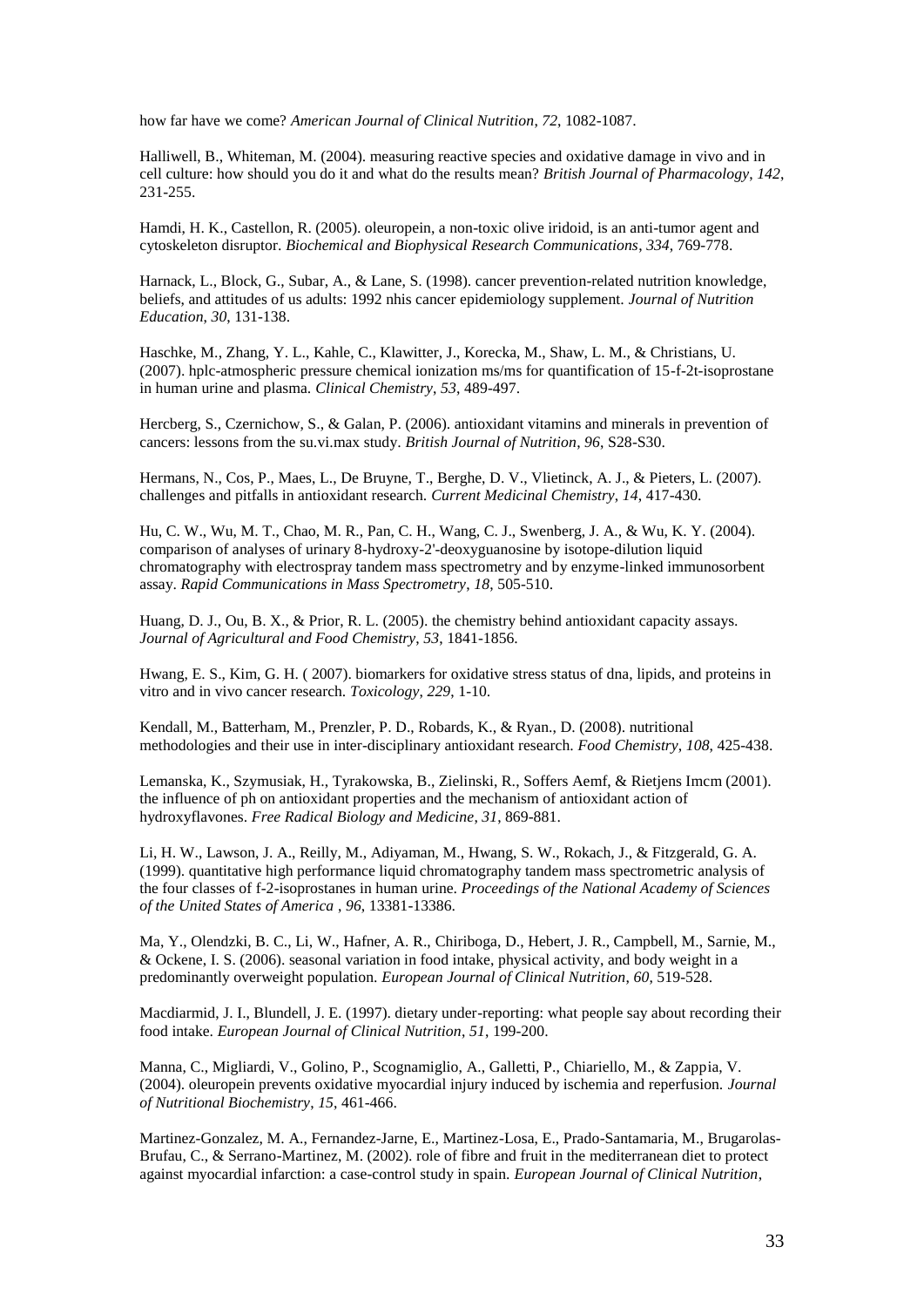*56*, 715-722.

Moller, P., Loft, S. (2006). dietary antioxidants and beneficial effect on oxidatively damaged dna. *Free Radical Biology and Medicine*, *41*, 388-415.

Nilsson, R., Nordlinder, R., Moen, B. E., Ovrebo, S., Bleie, K., Skorve, A. H., Hollund, B. E., & Tagesson, C. (2004). increased urinary excretion of 8-hydroxydeoxyguanosine in engine room personnel exposed to polycyclic aromatic hydrocarbons. *Occupational and Environmental Medicine*, *61*, 692-696.

Nurmi, A., Mursu, J., Nurmi, T., Nyyssonen, K., Alfthan, G., Hiltunen, R., Kaikkonen, J., Salonen, J. T., & Voutilainen, S. (2006). consumption of juice fortified with oregano extract markedly increases excretion of phenolic acids but lacks short- and long-term effects on lipid peroxidation in healthy nonsmoking men. *Journal of Agricultural and Food Chemistry*, *54*, 5790-5796.

Peat, J.; Mellis, C.; Williams, K.; Xuan, W. *Health Science Research: A Handbook of Quantitative Methods*, Allen & Unwin: Sydney, Australia, 2001.

Peoples, M. C., Karnes, H. T. (2005). recent developments in analytical methodology for 8-hydroxy-2 '-deoxyguanosine and related compounds. *Journal of Chromatography B-Analytical Technologies in the Biomedical and Life Sciences*, *827*, 5-15.

Petroni, A., Blasevich, M., Salami, M., Papini, N., Montedoro, G. F., & Galli, C. (1995). inhibition of platelet-aggregation and eicosanoid production by phenolic components of olive oil. *Thrombosis Research*, *78*, 151-160.

Proudfoot, J., Barden, A., Mori, T. A., Burke, V., Croft, K. D., Beilin, L. J., & Puddey, I. B. (1999). measurement of urinary f-2,-isoprostanes as markers of in vivo lipid peroxidation - a comparison of enzyme immunoassay with gas chromatography/mass spectrometry. *Analytical Biochemistry*, *272*, 209-215.

Puel, C., Mathey, J., Agalias, A., Kati-Coulibaly, S., Mardon, J., Obled, C., Davicco, M. J., Lebecque, P., Horcajada, M. N., Skaltsounis, A. L., & Coxam, V. (2006). dose-response study of effect of oleuropein, an olive oil polyphenol, in an ovariectomy/inflammation experimental model of bone loss in the rat. *Clinical Nutrition*, *25*, 859-868.

Que Hee, S. *Biological Monitoring: An Introduction*, John Wiley & Sons: 1993, p.142.

Rebro, S. M., Patterson, R. E., Kristal, A. R., & Cheney, C. L. (1998). the effect of keeping food records on eating patterns. *Journal of the American Dietetic Association*, *98*, 1163-1165.

Sasaki, D. M., Yuan, Y., Gikas, K., Kanai, K., Taber, D., Morrow, J. D., Roberts, L. J., and Callewaert, D. M. Enzyme Immunoassays for 15-F2t Isoprostane-M, an Urinary Biomarker for Oxidant Stress. 537-541.

Scagliusi, F. B., Polacow, V. O., Artioli, G. G., Benatti, F. B., & Lancha, A. H. (2003). selective underreporting of energy intake in women: magnitude, determinants, and effect of training. *Journal of the American Dietetic Association*, *103*, 1306-1313.

Scalbert, A., Williamson, G. (2000). dietary intake and bioavailability of polyphenols. *Journal of Nutrition*, *130*, 2073S-2085S.

Serra-Majem, L., Roman, B., & Estruch, R. (2006). scientific evidence of interventions using the mediterranean diet: a systematic review. *Nutrition Reviews*, *64*, S27-S47.

Shimoi, K., Kasai, H., Yokota, N., Toyokuni, S., & Kinae, N. (2002). comparison between highperformance liquid chromatography and enzyme-linked immunosorbent assay for the determination of 8-hydroxy-2 '-deoxyguanosine in human urine. *Cancer Epidemiology Biomarkers & Prevention*, *11*, 767-770.